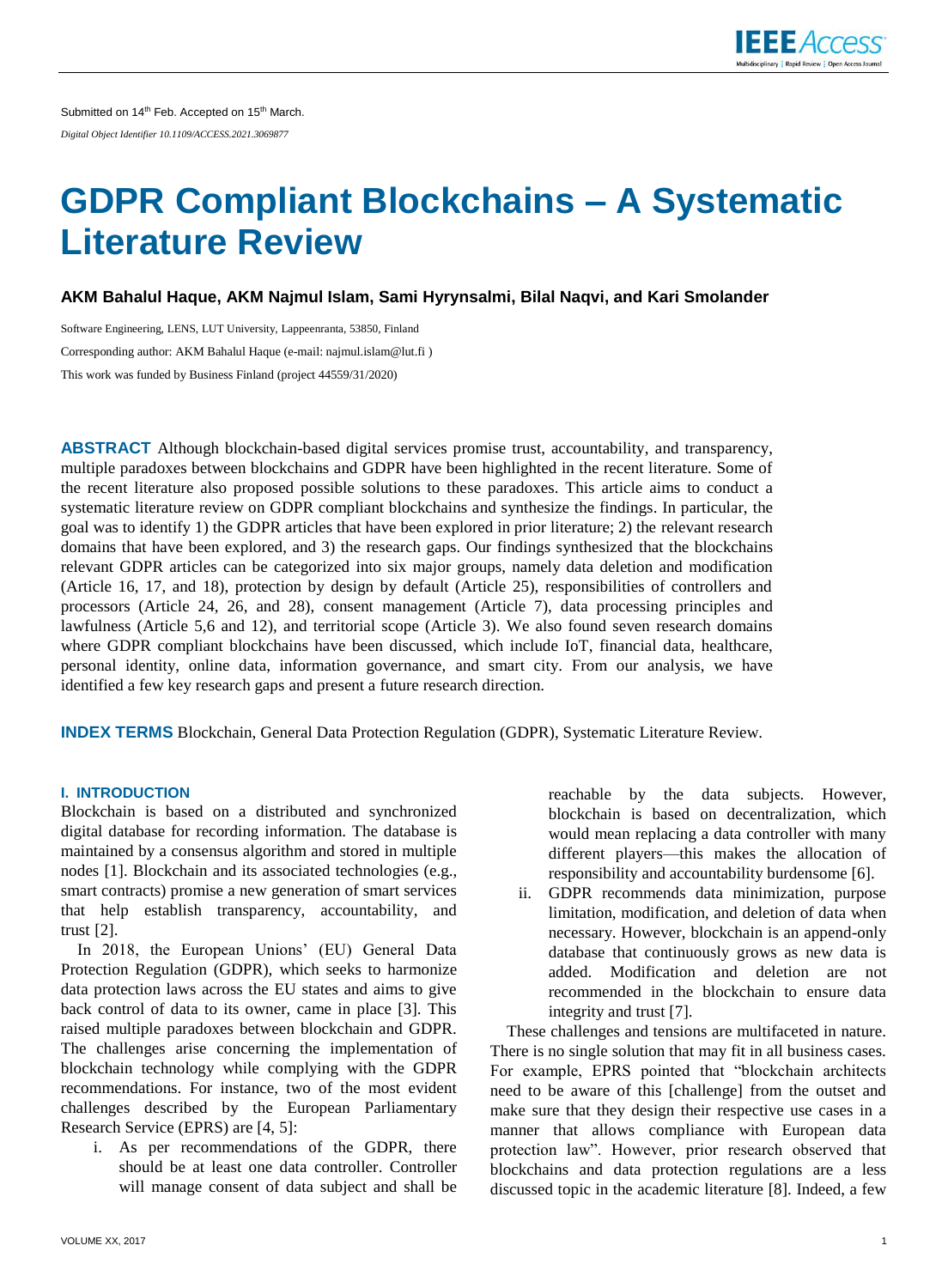technical solutions have been proposed in prior research for addressing some of the GDPR article requirements [9-11]. While there is a number of literature studies summarizing blockchain research [71-73], its applications [74-76], and even ethical dimensions [77, 78], however, till date, no systematic review exists to summarize the progress on the topic of integrating GDPR and blockchain. As this remains a critical legal and practical question for the adoption of blockchain technology in the European Union, the purpose of this paper is to conduct a systematic literature review on the topic and answer the following research questions.

*RQ1: Which GDPR articles (compliance issues) have been explored for blockchain integration?* 

*RQ2: What research areas have been explored about blockchain and GDPR compliance?*

# *RQ3: What are the research gaps in the GDPR compliant blockchain domain?*

We conducted our SLR by following the methodology set by Kitchenham and Charters [12]. After running the analysis and applying the inclusion and exclusion criteria, we considered 39 research articles in this SLR. We conducted an in-depth study of these research articles and thematically categorized the GDPR articles that are critical to the blockchain. After that, we summarized possible solutions to tackle the GDPR issues. Moreover, we have also thematically categorized the literature based on the application areas. These led us to identify research gaps that can be filled in future research.

The rest of the paper is structured as follows. After this introductory section, we introduce blockchain technology and GDPR briefly in section 2. Then in section 3, we present the SLR methodology. In section 4, we summarize the findings from the SLR, answer the RQs and provide discussions on the findings. In section 5, we describe the contribution of this paper. Finally, section 6 concludes the paper.

# **II. BACKGROUND**

# *A. BLOCKCHAIN*

Blockchain technology has unique characteristics that make it very favorable for many applications [13]. The main features of blockchain are decentralization, consensus mechanism, provenance, immutability, and finality. Decentralization means there is no single most powerful entity that controls the blockchain [14]. The whole system runs on the common agreement of its participants. This common agreement is called consensus [15]. When all the blockchain network participants agree on a transaction, only then the transaction is executed. The consensus mechanism makes the system very trustworthy. Provenance characteristic ensures the traceability of data blocks. In a blockchain network, each block is traceable. If an asset is sold on a blockchain system, it must have detailed

construction time of the previous owner's detail saved in its blocks. When a piece of valid information is recorded in a specific block, no one in the network can change or alter it. This immutable nature of blockchain makes it more secure than other methods [16]. Blockchain technology has its application in various sectors, for example, financial, IoT, healthcare, smart city, etc. Blockchain provides transparency and trust among the stakeholders [17] [18].

There are two major types of blockchain: public and private. A public blockchain is spread over a large geographical location. The data is visible to everyone. Although a public blockchain can keep data confidentiality and integrity, it lacks data privacy [19]. Private and consortium blockchain, on the contrary, spread over a specific region fixed by the enterprises. Thus, the data inside this type of blockchain is comparatively restricted [20].

# *B. GDPR*

GDPR is designed for the EU citizens to control their data and information. GDPR was launched as a replacement of the EU's archaic data protection directive in 1995, later reserved for the UK's information and data protection law in 1998. This was later replaced by the general data protection regulations [21]. The sole aim of GDPR is to make it easier and cheaper for companies to comply with data protection rules [22]. With the rapid growth of digital technologies and an increasing digitalization rate in all sectors like business, healthcare, education, the governments, and citizens are concerned about privacy issues.

Consequently, on May 25, 2018, the new general data protection regulation was launched. It creates a significant impact on all sectors of industries. GDPR focuses on personal data in general. This regulation helps the user to understand how their data is being used. Similarly, the regulations guide the companies on how to manage and process personal data. Any sort of data that can identify the data subject is termed as personal data. It can be the name, phone number, location data, email address, GPS data tied to any identifiable information, or even the IP address [23].

A digital service needs to be compliant with GDPR recommendations, and the service provider should have responsibilities as a controller, collector, and processor [24]. The responsibility of the data collector is to move the data from one service provider to another quickly. The data processor must seek permission from the controller to change, add, and delete individuals' stored personal data and information. The data controller has the authority to share data with third-party organizations or countries. To do that, the controller needs to have a holistic idea about the third party's total data management and processing lifecycle. A GDPR compliant digital service must have data minimization, fairness, accuracy, transparency, and confidentiality [25].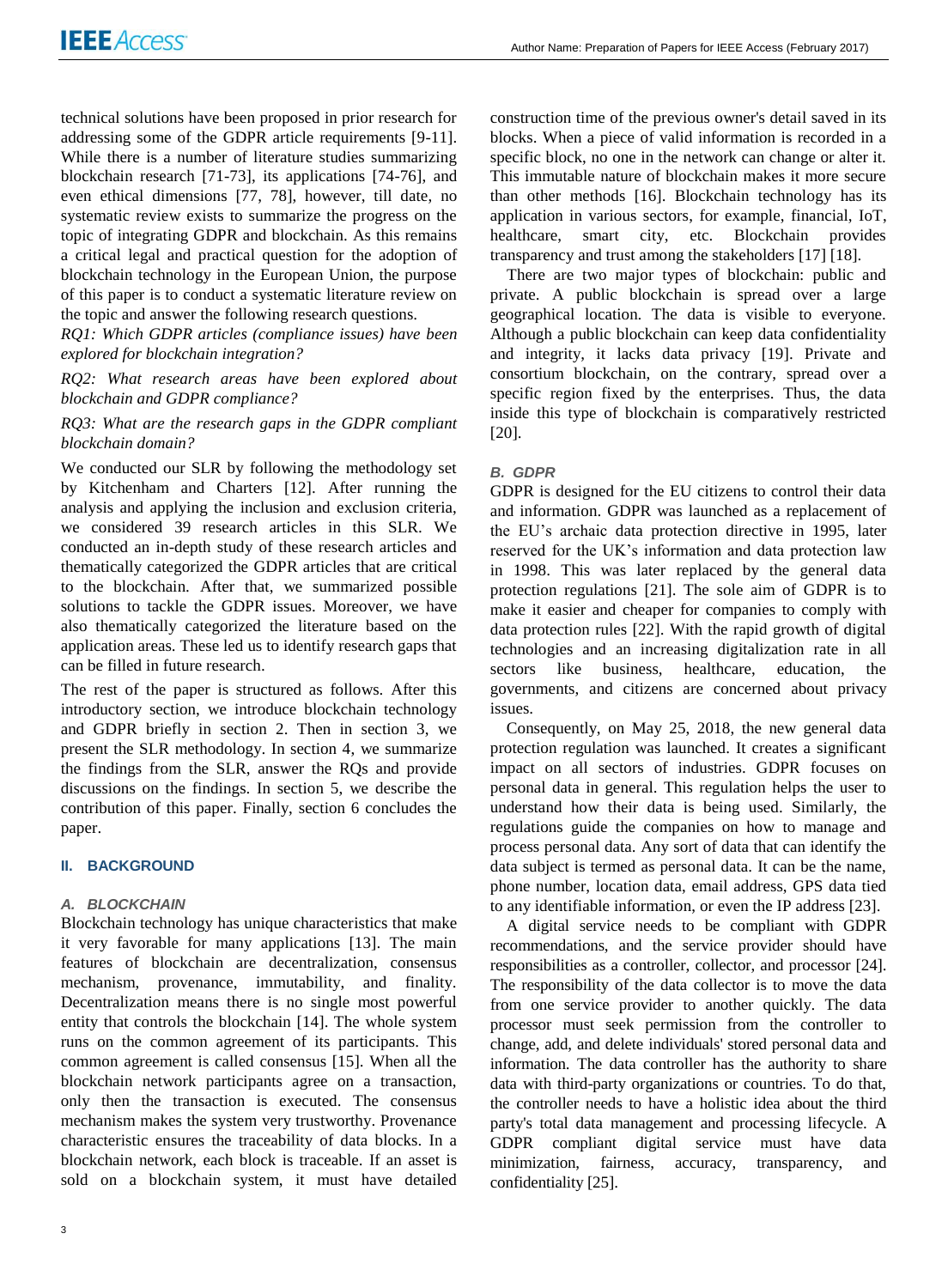Having discussed the characteristics of blockchains and recommendations of the GDPR, there is a need to harmonize between the two to establish common grounds for developing GDPR compliant blockchains. As a step towards developing GDPR compliant blockchains and understanding state of the art, this SLR was conducted. The focus of the SLR was to investigate the questions identified earlier while considering the fundamentals of the blockchains and principles laid by GDPR.

## **III. METHODOLOGY**

In this paper, we followed the Systematic Literature Review (SLR) approach to collect primary studies. An SLR is defined as a specific type of review that addresses a focused research theme and detailed representation. In contrast to an unstructured review, an SLR is done by following a predefined procedure, and it is  $-$  to some extent  $$ reproducible by other scholars [12]. This study identified the research articles according to the methodology set by Kitchenham and Charters [12]. We selected appropriate keywords for performing the search. After the search results have been found, we applied various parameters and criteria to filter out less relevant articles. After that, we prepared a final list of articles and analyzed them to address the research questions adequately.

# *A. LITERATURE SELECTION*

One of the most effective methods of selecting literature is setting the required search protocol. Keywords are core components of the search strategy. The keywords are generally produced from the research questions. Moreover, some of the substitutes of the technical words are used. We used Boolean operator "AND". The keywords used include, "Blockchain", "GDPR", "Distributed Ledger Technology", "Data Protection Act". The resultant search strings used for this study are as below.

- ("Blockchain" AND " GDPR")
- ("Distributed Ledger technology" AND "GDPR")
- ("Blockchain" AND "Data Protection Act")

Searches were performed in the title, keywords, and abstracts. The search result was extracted on Nov. 28, 2020. The searched databases include Scopus and IEEE. Scopus is a well-established database that indexes high-quality research articles. This database is widely recognized and researchers across the world use it as a standard. Moreover, we have performed the search on IEEE Xplore Digital library for enlarging the search scope. After the results were extracted, they were filtered through inclusion and exclusion parameters, which are explained in the next section.

# *B. EXCLUSION AND INCLUSION CRITERIA*

The articles were selected based on an outline set by [12]. The following exclusion and inclusion criteria were applied to extract the final list of articles.

# **Exclusion criteria:**

- i. Review articles, book chapters, and theses.
- ii. Duplicate articles.
- iii. Articles that do not discuss compliance issues rather discuss blockchain and GDPR in general.

## **Inclusion Criteria:**

- i. The study is published in English language.
- ii. Full text is available in the digital databases.
- iii. The article must be published in a journal or magazine or conference proceeding.
- iv. The article reports a case study or proposes a method or a framework on GDPR compliance issues of blockchain.

## *C. RESULTS OF THE QUERIES*

Initially, 156 articles were found in the Scopus database with the search terms. In addition, 67 articles were found in the IEEE database search. We merged the two databases that resulted in 223 articles. Among them, 46 were duplicates. Therefore, 177 articles remained after removing the duplicates. Among them, 76 articles were found irrelevant and out of scope to our study after reading the titles, and abstracts. After thoroughly reading the full text of the rest of the articles and applying the inclusion and exclusion criteria, 39 articles were considered for this SLR. The article names and sources can be found in in reference section (ref no.  $[28]$  – ref no.  $[66]$ ) Table I shows the initial data extraction based on various keywords.

TABLE I INITIAL DATA EXTRACTION

| Databases   | Keywords                                                                                           | Results   |
|-------------|----------------------------------------------------------------------------------------------------|-----------|
| Scopus      | "Blockchain", "GDPR"<br>"Digital Ledger Technology", "GDPR"<br>"Blockchain", "Data protection Act" | 143<br>12 |
| <b>IEEE</b> | "Blockchain", "GDPR"<br>"Digital Ledger Technology", "GDPR"<br>"Blockchain", "Data Protection Act" | 51<br>9   |

Figure 1 presents the details of article screening and selection process.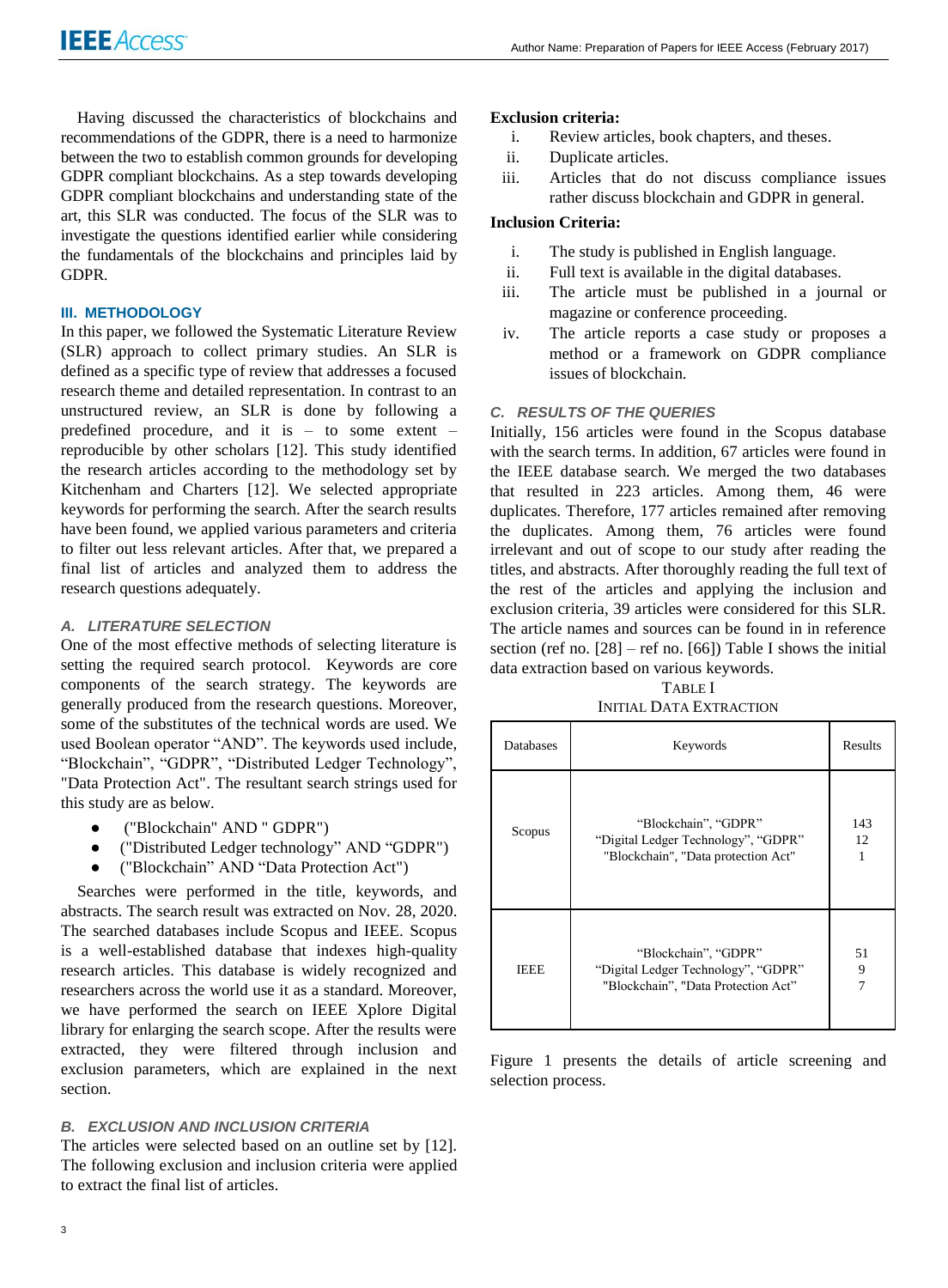

*FIGURE 1.* **Article Screening and Selection Process**

# **IV. RESULTS AND DISCUSSIONS**

#### *A. RESEARCH TREND*

Blockchain was first presented in 2008 with the published paper on bitcoin [13]. GDPR, on the other hand, did not start earlier than May 25, 2018, although the discussion about the proposal and legislation started earlier [26, 27].

Research articles published throughout the years are an effective way to observe the research trend and impact (see Figure 2). From the literature search, we observe that articles regarding blockchain and GDPR first began in 2017. Therefore, it is a relatively new research area, and the number of papers keeps increasing with time. Various types of articles have been published over the years. We observed that in total there are 24 conference articles, 13 journal articles, and 2 magazine articles. Table II represents the number of articles and publication years. We observed that there are 24 conference articles, 13 journal articles, and 2 magazine articles considered in this study.

TABLE II NUMBER OF ARTICLES PUBLISHED BY VARIOUS PUBLISHERS

| Article Type | 2017 | 2018 | 2019 | 2020 | Total |
|--------------|------|------|------|------|-------|
| Conference   |      |      | 12   |      | 24    |
| Magazines    |      |      |      |      |       |
| Journal      |      |      |      |      | 13    |
| Total        |      |      | 17   |      | 39    |





The number of articles published by various publishers is shown in Table III. We observed that IEEE, ACM, Elsevier, and Springer are the main publishers in GDPR compliant blockchain research. TABLE III

| TABLE III                                            |  |  |  |  |
|------------------------------------------------------|--|--|--|--|
| NHMRER OF ARTICLES PHRI ISHED BY VARIOUS PHRI ISHERS |  |  |  |  |

| TOMBER OF ARTICEED FOREIGHED BT VARIOUS FOREIGHERD |       |  |  |  |
|----------------------------------------------------|-------|--|--|--|
| Publishers                                         | Count |  |  |  |
| <b>ACM</b>                                         |       |  |  |  |
| Elsevier Ltd                                       |       |  |  |  |
| Emerald Group Publishing Ltd.                      |       |  |  |  |
| <b>IEEE</b>                                        | 20    |  |  |  |
| <b>MDPI AG</b>                                     |       |  |  |  |
| Springer                                           |       |  |  |  |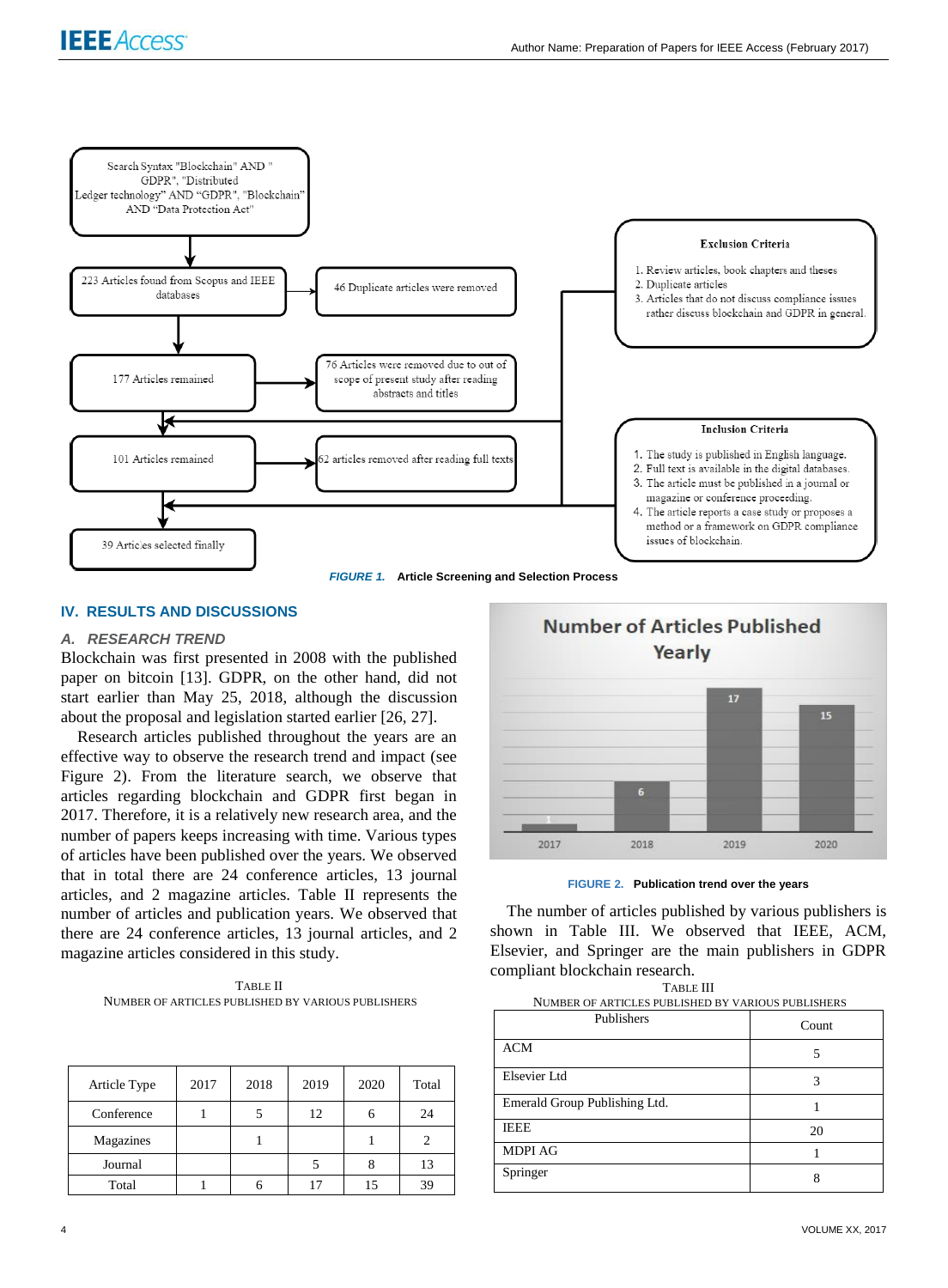| Taylor and Francis Ltd. |  |
|-------------------------|--|
| Total                   |  |

The authors who published the research papers included in this SLR are affiliated with various countries (see Table IV). We observed that most of the affiliations were from the United Kingdom (UK) and EU regions. This is no surprise since GDPR is designed and implemented in the EU regions. However, we also observed some studies from the Asian countries such as China, South Korea, Malaysia, and Taiwan. Though smaller in number, studies have been conducted in North and South American regions as well.

| TABLE L |
|---------|
|---------|

NUMBER OF COUNTRY-SPECIFIC AFFILIATIONS

| Country       | No. of Affiliations |
|---------------|---------------------|
| Italy         | 4                   |
| Hungary       | $\overline{2}$      |
| Denmark       | $\overline{4}$      |
| UK            | 24                  |
| S. Korea      | 10                  |
| Germany       | $\mathbf{1}$        |
| Romania       | 7                   |
| France        | 8                   |
| Greece        | 12                  |
| Netherlands   | 4                   |
| Switzerland   | $\overline{c}$      |
| Taiwan        | 3                   |
| Canada        | 4                   |
| Malaysia      | $\overline{4}$      |
| Portugal      | 5                   |
| China         | 8                   |
| Norway        | 7                   |
| Austria       | 10                  |
| Australia     | 3                   |
| <b>USA</b>    | $\overline{c}$      |
| Turkey        | $\overline{c}$      |
| Poland        | $\overline{c}$      |
| <b>Brazil</b> | 3                   |
| India         | $\overline{c}$      |
| Luxembourg    | $\mathbf{1}$        |

*B. ADDRESSING RQ1*

The first research question considered for this study was '*Which GDPR articles (compliance issues) have been explored for Blockchain integration?'* The GDPR articles that have been focused on in prior studies and their proposed compliance approaches are outlined as follows, however, these have been identified in Figure 3 and briefly presented in Table V.

1) DATA DELETION AND MODIFICATION (ARTICLE 16, 17 & 18)

One of the most important and common contradictions found in prior literature is about Article 17 of GDPR that states about "right to be forgotten". That means the concerned organizations should delete the user data if the user requests for it. Since information inside the blockchain cannot be removed, it directly contradicts with Article 17 [28–33]. Technically, the same goes for Article 16 (right to rectification) also since data cannot be edited either [29], [34].

There are three methods proposed to approach this issue. The first and perhaps the most used approach is storing the data in off-chain. It means the original data is stored outside the blockchain and its instance is stored inside the blockchain. The two data are linked with hash and other identifiable information. A specific key management protocol is used, which can be named logical deletion [34, 35]. Logical deletion is performed by destroying the link between the off-chain and on-chain data or removing the private key. The second approach to tackle the problem is to define a consensus mechanism that would delete a block from the chain [36]. A blockchain consensus algorithm is used to add new blocks to the chain after verification. Similar to this, the authors suggested whether a consensus can be designed to delete a block from a blockchain so that each node or the controlling authority can be aware of it and provide consent to it. Finally, smart contract-based solutions are also approached as possible solutions [37], [38]. Smart contracts can execute tasks under certain conditions. In this case, upon user consent, smart contracts can do the task of deleting or modifying the data [35], [39], [40]. Since smart contracts work under specific conditions, user confirmation can be used as that condition.

## 2) RESPONSIBILITIES OF CONTROLLERS AND PROCESSORS (ARTICLE 24, 26, AND 28)

Article 4 states the definition of personal data, controller, processor, pseudonymization, etc. In turn, articles 24 and 28 describe data controllers' and processors' roles and responsibilities. Blockchain has a specific problem with identifying these roles since there is no centralized authority to control all the nodes [30], [31], [41]. Several approaches have been proposed in prior literature, such as defining the participating nodes as controllers [42], [43], data providers as controllers and miners as processors [44], actors who are able to execute a transaction and add a block as the controllers, joint controllers for federated blockchain [45], and developers as processors for smart contracts [46], [47], [48], [49].

# 3) PROTECTION AND PRIVACY BY DESIGN (ARTICLE 25)

Prior works highlighted that some of the compliance issues related to privacy and protection by design exist by default in blockchain [36]–[39]. Therefore, these studies viewed that blockchain services are compliant with article 25 of GDPR [30], [47]. Blockchain provides data immutability, confidentiality, and integrity by default. Therefore, subjects' data remains protected against any unauthorized access, data alteration or change, and integrity compromise. Moreover, blockchain uses cryptographic hash functions that make the block data immutable.

4) CONSENT MANAGEMENT (ARTICLE 7)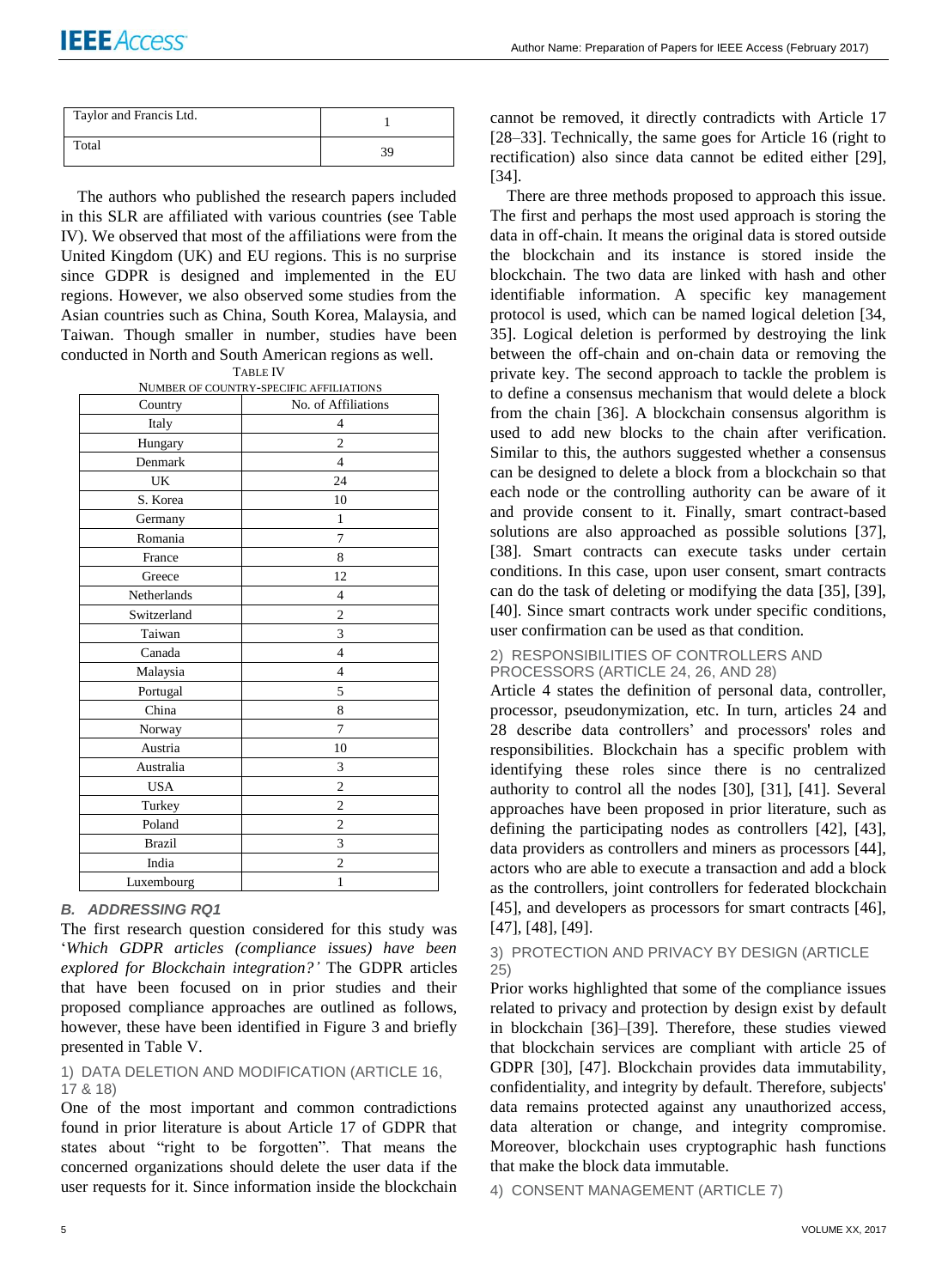Article 7 of GDPR emphasizes consent management conditions. The controller's responsibility regarding the data processing upon the user's permission is discussed [31]. The user has the right to give permissions, withdraw consent for processing and storage [31], [51]. Users' data cannot be stored and processed without their consent [52]. As mentioned in the previous section, there are no fixed controllers or processors in the blockchain. For this reason, it is difficult to manage the user's consent to process their data. Saglam et al. [53] discussed that smart contracts can be an effective tool for consent management. The authors highlighted that the compliance codes for consents can be encoded into smart contracts and stored in the blockchain. The contracts can later be used as proof for personal data processing by controllers.

#### 5) DATA PROCESSING PRINCIPLES AND LAWFULNESS (ARTICLE 5, 6 AND 12)

Articles 5 and 6 focus on data processing nature, especially mentioning confidentiality, transparency, integrity, and truthfulness of the minimized personal data. Blockchain data is distributed all over the network nodes. Each block uses the hash value of the previous block. This process goes on as long as the chain is not destroyed. So, technically the block data is automatically processed as long as the chain is active [45,53]. On the other hand, GDPR recommends the reduction of automatic data processing [55], [56]. To tackle this, Zemler et al. [29] and Freund et al. [54] highlighted that personal data collected should be as minimal as possible, and processing should be within a limited scope.



**FIGURE 3. Proposed solutions for GDPR compliance**

#### 6) TERRITORIAL SCOPE (ARTICLE 3)

Article 3 is about controlling the user data from being processed and stored outside the geographical area of the EU. In the case of the public blockchain, it is difficult since the nodes exist worldwide. The situation is different in the case of private and federated blockchain since the nodes are spread over a fixed region [45], [58], [48]. Therefore, private and federated blockchains are preferred to comply with the territorial scope. Besides, the authors discussed the impact of appropriate security measures while data processing and data transfer from one region to another [55].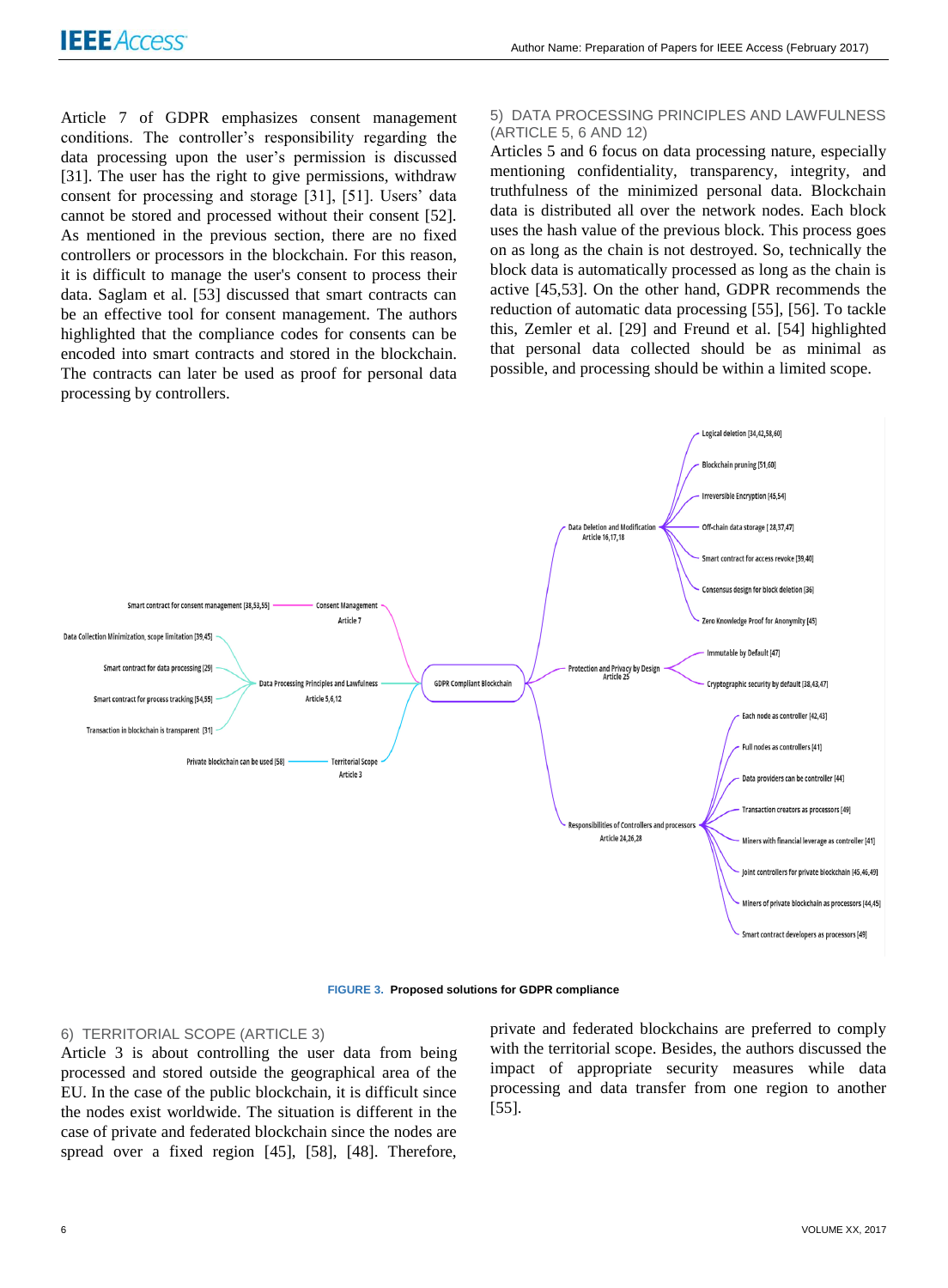| Categories                                        | <b>GDPR</b> Articles and References                                                          | Discussed Compliance Issues and Proposed Compliance Approaches                                                                                                                                                                                                                                                                                                                                                                                                                                                                                                                                                                                                                                                                                                                                                                                                                                                                                                                                                                                                                                                                                      |
|---------------------------------------------------|----------------------------------------------------------------------------------------------|-----------------------------------------------------------------------------------------------------------------------------------------------------------------------------------------------------------------------------------------------------------------------------------------------------------------------------------------------------------------------------------------------------------------------------------------------------------------------------------------------------------------------------------------------------------------------------------------------------------------------------------------------------------------------------------------------------------------------------------------------------------------------------------------------------------------------------------------------------------------------------------------------------------------------------------------------------------------------------------------------------------------------------------------------------------------------------------------------------------------------------------------------------|
| Data deletion and<br>modification                 | Article 17 [28-<br>34, 59, 54, 46, 47, 51, 37, 42, 58, 48,<br>38,60,35,36,39,40,44,54,61,53] | Consensus design for deleting requested block [36].<br>٠<br>Integrating compliance code in blockchain design.<br>$\bullet$<br>Introducing protection by design [38,35,36,44,53].<br>٠<br>Smart contract-based solution using non-PBFT (Practical Byzantine Fault Tolerance)<br>٠<br>consensus in consortium blockchain platform [39].<br>Controller divides the data into personal and non-personal data [38].<br>٠<br>Personal data stored in a local database (off-chain) [38].<br>Original data can be stored in the off chain and the proof of existence can be stored<br>on-chain using a hash [28,47,37,42,35].<br>Key management protocols can be used that will be linked with the main chain with<br>٠<br>hashes. [59,51,37,44].<br>Link destroyed in the case of right to be forgotten is applied [42].<br>٠<br>Destroying the encryption key would work as a logical deletion [34,58,60].<br>Blockchain Pruning [51,60].<br>٠<br>Smart contract for monitoring access revocation [39,40].<br>٠<br>Access revocation by using irreversible encryption [54,45]<br>Recommended use of zero-knowledge proof to make data anonymous [45]<br>٠ |
|                                                   | Article 16<br>[29, 34, 51]<br>Article 18                                                     | Off-chain data storage can be used [28,47].<br>٠<br>Data outside blockchain can be rectified/edited normally [48,38].<br>٠<br>Blockchain Pruning [51].<br>٠<br>Smart contracts for consent management [38,62]<br>$\bullet$                                                                                                                                                                                                                                                                                                                                                                                                                                                                                                                                                                                                                                                                                                                                                                                                                                                                                                                          |
| Responsibilities of<br>controllers and processors | $[34]$<br>Article 24<br>[30,45,47,42,48,38,40,41,43,44,49,<br>57]                            | Focuses on rights restriction [59].<br>$\bullet$<br>Each node as a controller [42,43];<br>$\bullet$<br>The responsible person who provides data can act as a data controller [44];<br>$\bullet$<br>Controller and processor roles are defined separately [38].<br>٠<br>Controllers share data with processor [38];<br>٠<br>Persons with permission to create transactions and update ledger can act as processor<br>$\bullet$<br>$[49]$ .<br>Data controller manages separate data storage as off chain [42].<br>٠<br>For bitcoin collective users of full nodes act as controller [41]<br>٠<br>Miners having financial capability of enforcing policies can act as controller [41].<br>٠                                                                                                                                                                                                                                                                                                                                                                                                                                                           |
|                                                   | Article 26<br>[46, 49]                                                                       | Use of private/permission blockchain for joint controller [46].<br>٠<br>Federated blockchain can act as joint controllers [45,49].<br>$\bullet$                                                                                                                                                                                                                                                                                                                                                                                                                                                                                                                                                                                                                                                                                                                                                                                                                                                                                                                                                                                                     |
|                                                   | Article 28<br>[30,45,42,48,38,44,49]                                                         | Controller and processor roles are defined separately [38].<br>٠<br>Smart contract developers can act as data processors [49].<br>$\bullet$<br>Data Separated to personal and non-personal data by controller [38].<br>Permissioned blockchain-miners are data processors [45,44]<br>$\bullet$                                                                                                                                                                                                                                                                                                                                                                                                                                                                                                                                                                                                                                                                                                                                                                                                                                                      |
| Protection and Privacy by<br>Design               | Article 25<br>[30,31,59,47,35,43,44,49,50,63,49,<br>61]                                      | Immutability nature of blockchain helps with privacy by design [47].<br>٠<br>Default attributes make blockchain compliance [44].<br>٠<br>Complies with privacy by design since it uses a cryptographic approach by default<br>$[47, 43, 38]$ .<br>Data security by default using blockchain [49,50].<br>Proposed privacy by design focused GDPR compliant model for IoT based systems<br>used for navigation [63].<br>Private blockchain helps implement security measures for cross border data<br>٠<br>transmission.<br>Privacy awareness might not comply with blockchain [64].<br>٠                                                                                                                                                                                                                                                                                                                                                                                                                                                                                                                                                             |
| <b>Consent Management</b>                         | Article 7<br>[31, 51, 38, 52, 53]                                                            | Need Confirmation of Data Subjects Consent [31,51]<br>٠<br>Consent Collection technique must be Distinguishable.<br>٠<br>The smart contracts are proposed for consent management [38,53,55].<br>٠<br>Conditions of consent and other compliances encoded into smart contract [53,55].<br>٠                                                                                                                                                                                                                                                                                                                                                                                                                                                                                                                                                                                                                                                                                                                                                                                                                                                          |
| Data Processing<br>Principles and lawfulness      | Article 5<br>[29, 45, 55, 56]<br>Article 6                                                   | Smart contracts are used for ensuring legitimate data processes [29].<br>٠<br>reduce automatic data processing without user consent [55,56]<br>٠<br>Data minimization and scope limitation [29,45]<br>٠<br>Smart contract for users' data usage audit and tracking [54,55]<br>$\bullet$                                                                                                                                                                                                                                                                                                                                                                                                                                                                                                                                                                                                                                                                                                                                                                                                                                                             |
|                                                   | [54, 55, 56]<br>Article 12<br>$[31]$                                                         | Blockchain based system for data subject's verifiability and right management [31].                                                                                                                                                                                                                                                                                                                                                                                                                                                                                                                                                                                                                                                                                                                                                                                                                                                                                                                                                                                                                                                                 |

TABLE V ARTICLES DISCUSSED AND PROPOSED SOLUTIONS IN PRIOR LITERATURE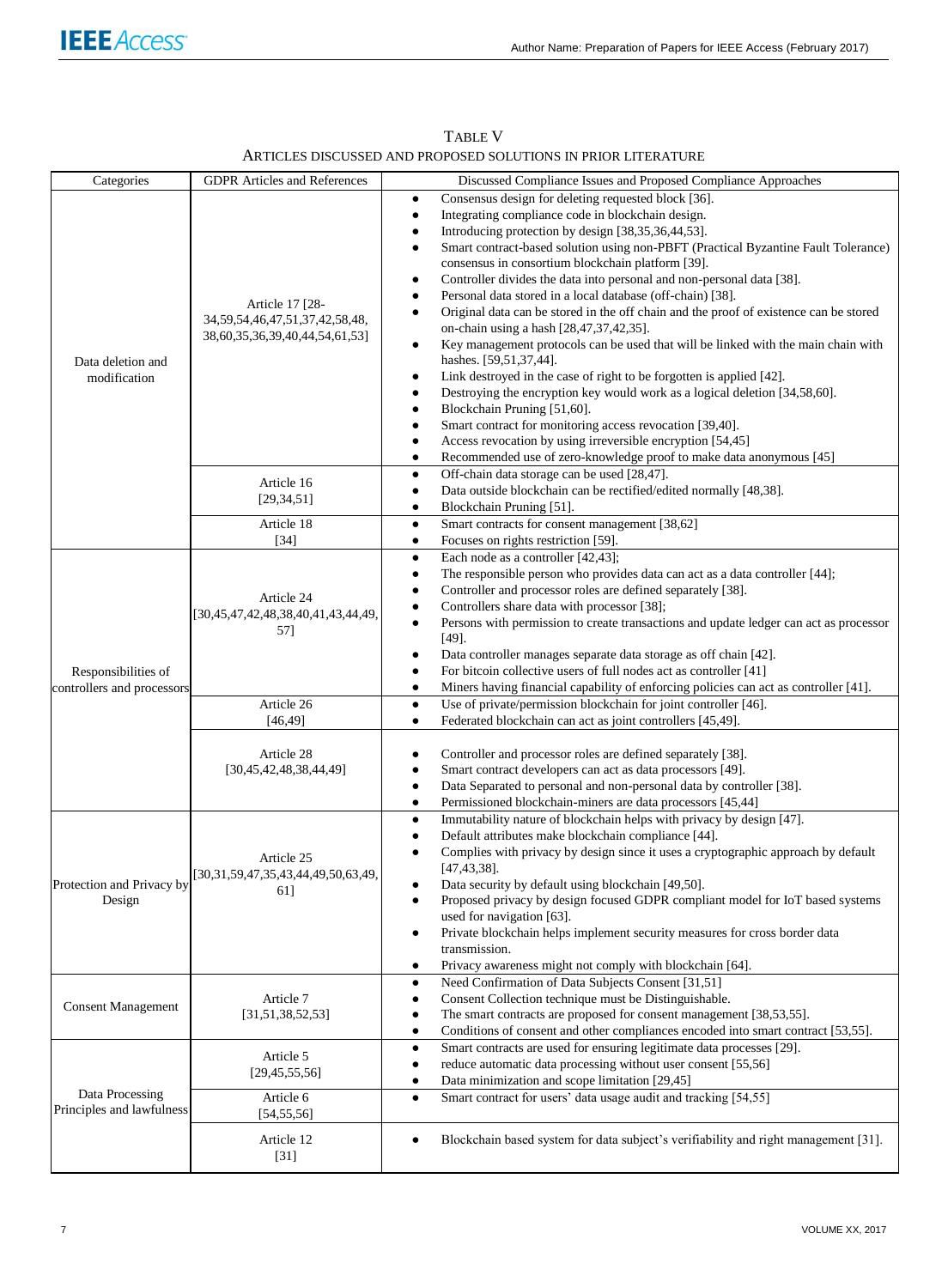|                          | Article 3     | Private/Permissioned blockchain can be used [58].                        |
|--------------------------|---------------|--------------------------------------------------------------------------|
| <b>Territorial Scope</b> | [45,58,53,57] | Permissioned blockchain spreads over a limited geographical region [55]. |

# *C. ADDRESSING RQ2*

The second research question considered in the study was *'What research areas have been explored about blockchain and GDPR compliance?'* The research areas explored about blockchain and GDPR are outlined in the next subsections. We present a summary of the findings in Table VI, and different solutions are presented graphically in Figure 4.

# 1) INTERNET OF THINGS (IoT)

IoT is the most widely explored research area. We observed from our literature review that blockchain is often integrated with IoT for ensuring security and data integrity. IoT is used in various domains such as healthcare, industrial applications, and smart grid. IoT services need to collect and process versatile personal data to function [64]. Personal data collected by IoT falls under the scope of GDPR. One of the approaches is integrating data protection mechanisms in IoT ecosystem design (Article 25) using blockchain [63]. This approach ensures the integrity, confidentiality, and transparency of data. Another approach proposed is the use of smart contracts [62]. The smart contracts can be used for a compliance audit, verification purposes, data subjects consent management, and compliance history management.

# 2) HEALTHCARE

Healthcare data comprises a patient's medical history [58]. Therefore, healthcare data is considered as a special category of data according to article 9 of GDPR. Prior literature discussed secure data exchange enabled, trustworthy, traceable, and decentralized data management models [29,57] for healthcare data storage and transaction. Bayle et al. [42], Stan et al. [58] and Zheng et al. [65] discussed the off-chain storage architecture of healthcare data management. Instead of storing the original data in the blockchain, only the proof of existence is stored in onchain. Bayle et al. [42] and Stan et al. [58] also proposed the mechanism of consent revoking. The link between, onchain and off-chain can be destroyed for the data deletion upon consent deletion.

In addition, Stan et al. [58] discussed the geographical location of data storage issues. Zemler et al. [29] analyzed the compliance issues for healthcare sectors and discussed the confidentiality, integrity, and trustworthiness of the data that the blockchain system provides. Mohammadi et al. [66] proposed to include a separate privacy-enhancing layer with their proposed GDPR compliant model. Wyciślik et al. [33] highlighted medical documents tracing and auditing systems using blockchain.

# 3) PERSONAL IDENTITY

An identity management system is needed in most digital services. Identity management systems deal with mostly

personal data. Since blockchain provides a tamper-proof mechanism to store personal data, it is an effective and suitable choice. Due to the immutable nature, the data is supposed to be confidential. It helps to build trust and transparency in business and transactions. Giannopoulou [43] and Sim et al. [31] discussed the existing blockchainbased identity management systems and their issues for GDPR compliance. The authors have highlighted compliance issues regarding data modification and deletion. Schmelz et al. [50] presented GDPR compliance issues regarding protecting data subject's rights and data security. Similarly, Pedrosa et al. [56] discussed the data subject's consent management and data minimization. Kondova et al. [46] and Damian et al. [37] proposed GDPR compliant identity management approaches. Damian et al. [37] proposed a GDPR compliant approach that uses ArtChain and PrivateSky protocols and focuses on using on-chain and off-chain architectures. Similarly, Al-Zaben et al. [38] and Truong et al. [34] proposed on-chain and off-chain data storage for personal data management. Truong et al. [34] highlighted using smart contracts for compliance design along with consent management. Jambert et al. [44] emphasized identifying GDPR roles, responsibilities and ensuring privacy by design for personal identity management.

# 4) ONLINE DATA

Under this category, we have included social network data, e-commerce data, cloud-based data, and other online data. In most cases, consent management is weak in social network websites, but these sites collect a lot of personal data. For this reason, consent collection and management is prioritized. The use of private blockchain is also recommended to have better control and management [52]. Varghese et al. [28] discussed edge marketplace. In case of compliance issues, off-chain storage is recommended. Aujla et al. [55] recommended using smart contracts and blockchain for consent management and data movement tracing in cloud-based data compliance framework. Similar to what we previously mentioned, the use of blockchain technology causes compliance issues regarding the difficulty in role identification, data modification, and deletion. Saglam et al. [53] proposed the use of smart contract and off-chain data storage techniques. Smart contracts can be used for consent management as mentioned in previous sections as well [39][67].

# 5) FINANCIAL DATA

This category of data includes bank data, insurance data, and cryptocurrency-related compliance issues. In the case of bank-related data, Ma et al. [35] focused on privacyoriented banking data management. The authors also discussed issues and opportunities of adopting a decentralized environment. Billard et al. [63] highlighted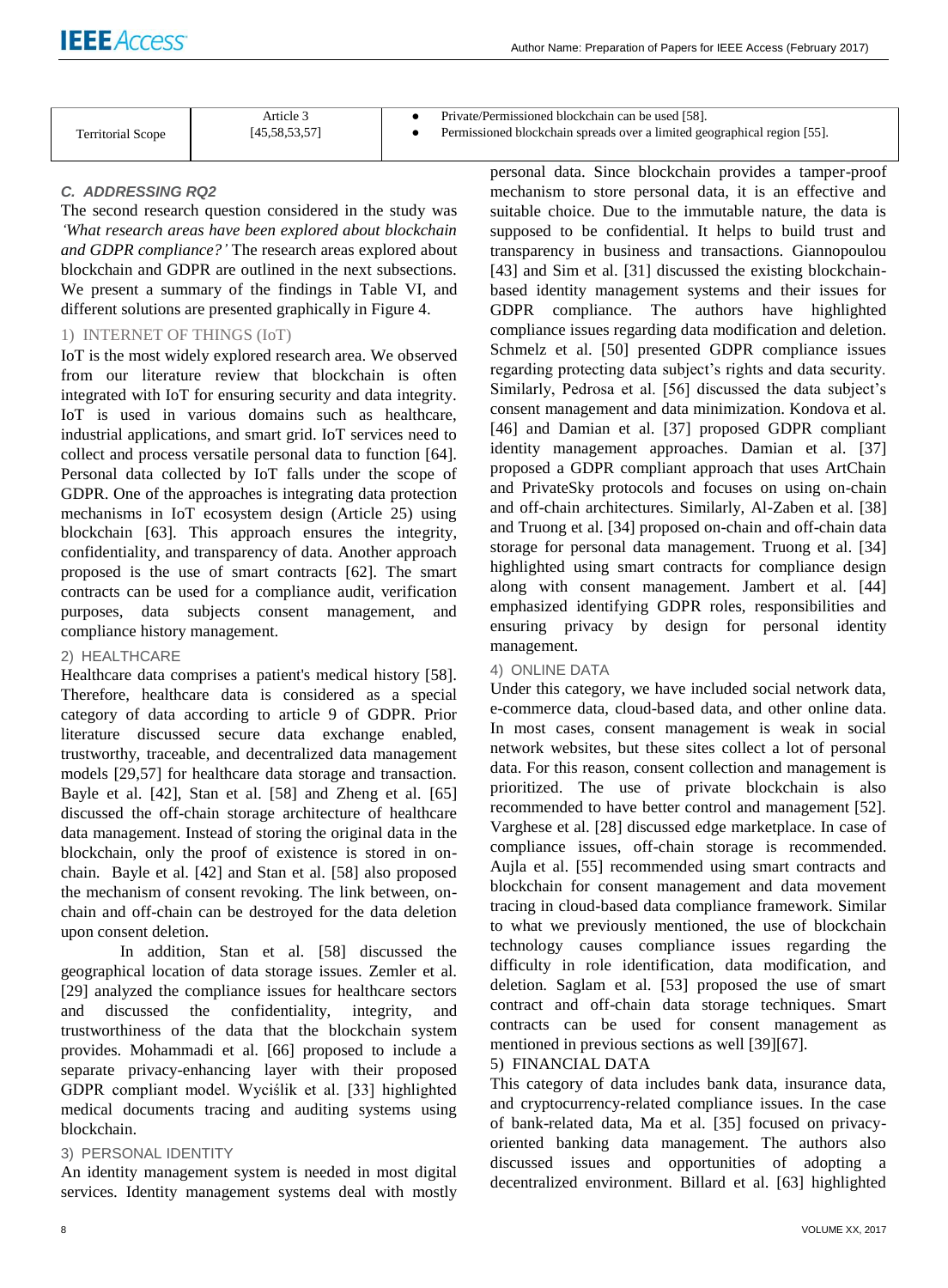the consent collection and management system for customer's personal data. Cryptocurrencies like Bitcoin are public blockchains. Personal identity in most cryptocurrencies is pseudonymized. Therefore, it falls under GDPR compliance issues. Identifying data collectors and processors are the compliance issues related to bitcoin [41].

#### 6) INFORMATION GOVERNANCE

This is crucial for modern urbanization and organization management. Dutta et al. [45] and Hofman et al. [48] discussed information governance and its compliance problems with GDPR. The authors discussed the roles and applicability of GDR compliant blockchain in information governance. Dutta et al. [45] proposed network administrators and miners as controllers and processors, respectively. The authors have also highlighted smart contract developers as the data controller and the contract itself as the data processor. In addition, for making the data anonymous, the authors discussed zero-knowledge proof.



#### **FIGURE 4. Research domains and proposed solution approaches**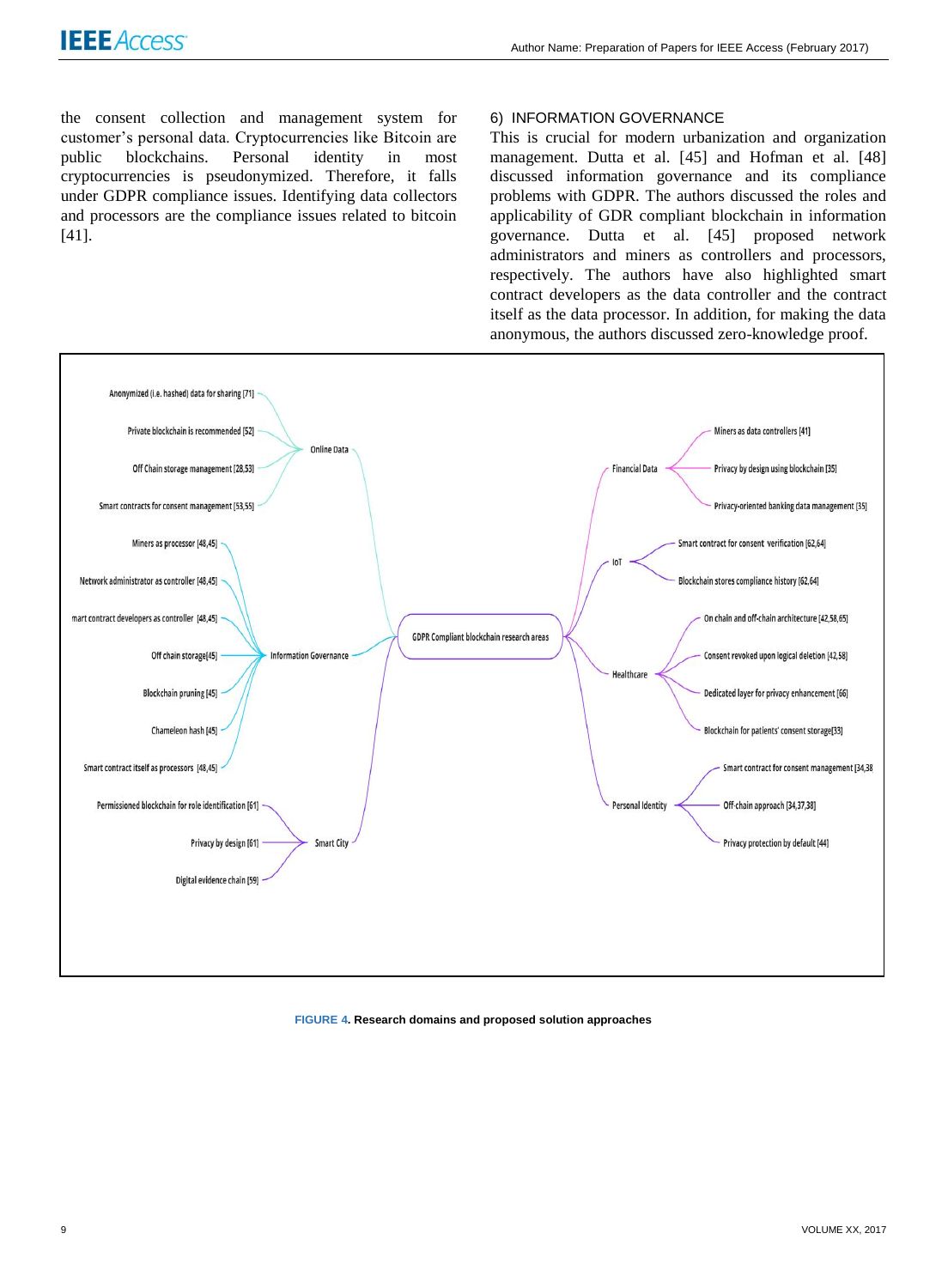# 7) SMART CITY

The smart city is the epitome of rapid modern urbanization. Citizens' personal data collection, storage, and transfer happen throughout its network. Ramos et al. [64] and Makhdoom et al. [61] discussed GDPR compliance issues with blockchain in terms of difficulty in determining roles of controller and processor, data deletion, and modification difficulty, etc. The authors also opined that permissioned blockchain makes it relatively easy for determining roles whereas permission-less blockchain makes it challenging. Makhdoom et al. [61] emphasized privacy by design and consent management. Surveillance systems collect various types of personal data for identifying persons and their history. For this reason, this category of data is crucial to be considered for compliance issues. Asghar et al. [59] discussed surveillance data collection, types of data, compliance issues, and proposed solutions. The authors have proposed the use of off-chain to store personal data with a view to solve the data deletion, modification-related compliance issues. Only the proof of existence shall be stored inside the blockchain [68-70].

| Categories        | Research Areas and References | Discussed Compliance Issues and Proposed Compliance Approaches<br>$\bullet$                                                                     |
|-------------------|-------------------------------|-------------------------------------------------------------------------------------------------------------------------------------------------|
| <b>IoT</b>        |                               | Integrating privacy by design in the IoT ecosystem using blockchain [64].<br>$\bullet$                                                          |
|                   | IoT<br>[63, 64, 62]           | Focused on privacy by design [63].                                                                                                              |
|                   |                               | Smart contract for consent verification [64,62].<br>٠                                                                                           |
|                   |                               | Blockchain stores compliance history [64,62].<br>$\bullet$                                                                                      |
|                   |                               | On chain and off-chain architecture proposed [42,58,65].<br>$\bullet$                                                                           |
|                   |                               | Blockchain based identity management [29];<br>$\bullet$                                                                                         |
|                   |                               | Data processors and controller roles not identified; data confidentiality, integrity,<br>$\bullet$                                              |
|                   |                               | transparency is discussed [29].                                                                                                                 |
|                   |                               | Consent revoked upon destroying the communication link between on chain and<br>$\bullet$                                                        |
|                   |                               | off-chain storage [42,58];<br>Focused on the geographic region of data storage [58].<br>$\bullet$                                               |
| Healthcare        | Healthcare                    | Focuses on data subjects' right [44]<br>٠                                                                                                       |
|                   | [29,33, 42,58,57,71,65,66]    | Proposed GDPR compliant tool that includes dedicated layer for privacy<br>$\bullet$                                                             |
|                   |                               | enhancement [66].                                                                                                                               |
|                   |                               | GDPR compliant solution focuses on secure data exchange [44]<br>$\bullet$                                                                       |
|                   |                               | Solution focuses on trustworthy, traceable and decentralized data management<br>$\bullet$                                                       |
|                   |                               | model $[44]$ .                                                                                                                                  |
|                   |                               | Patient's clinical documents tracing and auditing system [33]<br>$\bullet$                                                                      |
|                   |                               | Blockchain for storing documents and managing patients' consent [33].<br>$\bullet$                                                              |
|                   |                               | Uses ArtChain and PrivateSky privacy preserving protocols [37,43],<br>$\bullet$                                                                 |
|                   |                               | Focuses on data subjects' right, consent management system including data<br>$\bullet$                                                          |
|                   |                               | minimization, on chain and off chain [37,43],                                                                                                   |
|                   |                               | Discussed noncompliance issues i.e., data deletion, role defining, modification of<br>$\bullet$                                                 |
|                   | <b>Identity Management</b>    | data etc. [31,43],                                                                                                                              |
|                   | [31, 54, 46, 37, 43, 50]      | Discussed current methodologies of identity management [43].<br>$\bullet$                                                                       |
|                   |                               | GDPR compatibility with blockchain is discussed for identity management [43].<br>$\bullet$                                                      |
|                   |                               | Proposed GDPR compliance blockchain for protecting subjects' right, data security<br>$\bullet$                                                  |
| Personal Identity |                               | with encryption using blockchain [50];                                                                                                          |
|                   |                               | GDPR compliance architecture design and defining various roles [46].<br>$\bullet$                                                               |
|                   |                               | $\bullet$<br>Blockchain based personal data management,                                                                                         |
|                   |                               | Smart contract is used to code the GDPR guidelines such as consent management<br>$\bullet$                                                      |
|                   | Personal Data Management in   | [34, 38]                                                                                                                                        |
|                   | General                       | Personal data is stored off chain in traditional databases [34,38];<br>$\bullet$                                                                |
|                   | [34, 38, 44]                  | On-chain and off-chain data used for data storage [38].<br>$\bullet$                                                                            |
|                   |                               | Focused on identifying data controller and processor roles in blockchain, privacy by<br>$\bullet$<br>design ensured by several approaches [44]; |
|                   |                               | Blockchain's storage limitations, weak privacy [36];<br>$\bullet$                                                                               |
|                   |                               |                                                                                                                                                 |
| Information       | <b>Information Governance</b> | Discussed Roles and applicability of blockchain in Information Governance [48,45]<br>٠                                                          |
| Governance        | [48, 45]                      | Focused on GDPR compliant blockchain design [45].<br>$\bullet$                                                                                  |
|                   |                               | Compliance design with Article 17 (off chain, pruning, smart contract, chameleon<br>$\bullet$                                                   |

TABLE VI THE RESEARCH DOMAINS DISCUSSED IN PRIOR LITERATURE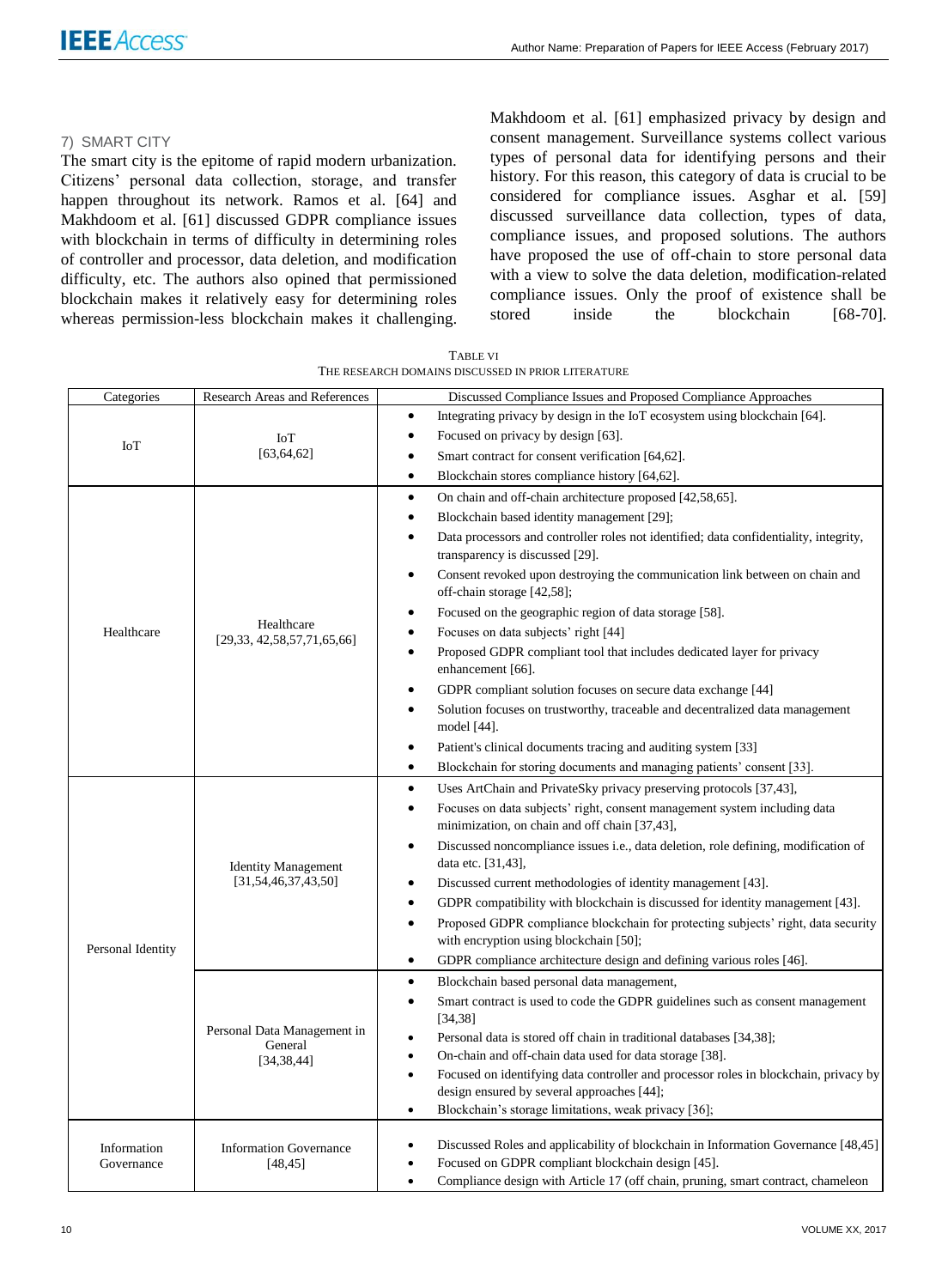|                       | <b>Social Network</b>         | hash) [45].<br>Network administrator as controller and miners as processor for permissioned<br>٠<br>blockchain [48,45]<br>Smart contract developers as controller and contract itself as processor [48,45].<br>$\bullet$<br>Zero knowledge proof makes data anonymous [45].<br>$\bullet$<br>Emphasized on data subjects' consent collection management [52].<br>$\bullet$                         |
|-----------------------|-------------------------------|---------------------------------------------------------------------------------------------------------------------------------------------------------------------------------------------------------------------------------------------------------------------------------------------------------------------------------------------------------------------------------------------------|
|                       | $[52]$                        | Recommended approach of using private blockchain [52].<br>$\bullet$                                                                                                                                                                                                                                                                                                                               |
|                       | E-Commerce<br>[28]            | On-chain and off-chain data storage [28].<br>$\bullet$                                                                                                                                                                                                                                                                                                                                            |
| <b>Online Data</b>    | Cloud based Data.<br>[55, 71] | Cloud based data compliance with GDPR is focused [55].<br>$\bullet$<br>Proposed a compliance model framework [55].<br>$\bullet$<br>Smart contract and blockchain used for consent management, and data movement<br>$\bullet$<br>trace $[55]$ .<br>Personal data can be hashed for anonymizing [71].<br>$\bullet$                                                                                  |
|                       | Bank<br>$[35]$                | Focused on privacy-oriented banking data management [35].<br>$\bullet$<br>Discussed issues and opportunities of adopting decentralized environment [35];<br>٠<br>Discussed privacy by design, right to be forgotten [35].<br>$\bullet$                                                                                                                                                            |
| <b>Financial Data</b> | Insurance<br>[63]             | Insurance companies collect customer's personal data [63].<br>$\bullet$<br>Focuses on user consent collection [63];<br>$\bullet$                                                                                                                                                                                                                                                                  |
|                       | <b>Bitcoin</b><br>[41]        | Some of the Bitcoin characteristics are non-compliant with GDPR [41].<br>$\bullet$<br>Personal identity in bitcoin is pseudonymized [41].<br>$\bullet$<br>Collective users of full nodes and specific miners having capability of enforcing<br>$\bullet$<br>policies can act as controller [41].                                                                                                  |
| <b>Smart City</b>     | Smart city<br>[49, 61]        | Difficulty in determining roles of controller and processor is discussed [49,61].<br>$\bullet$<br>Permissioned blockchain makes it easy for determining roles; and permission less<br>$\bullet$<br>blockchain makes it tough [61].<br>Data retention period makes it a concern for GDPR Article 17 [49,61].<br>$\bullet$<br>Privacy by design, consent management is discussed [61].<br>$\bullet$ |
|                       | Surveillance System<br>$[59]$ | Surveillance creates visual personal data [59].<br>$\bullet$<br>Data protection by design for surveillance data using blockchain [59].<br>$\bullet$<br>On-chain and off-chain storage is proposed [59].<br>٠<br>Off-chain data facilitates more data storage, data deletion, and modification.<br>On-chain storage stored hash value [59].                                                        |

# *D. ADDRESSING RQ3*

The third and final research question considered was '*What are the research gaps in the GDPR compliant blockchain domain?'* In the previous sections, we presented the GDPR articles that have been considered, their probable solution approach, and the focused research areas. We also observed that GDPR compliant blockchain is a relatively new research topic. After a careful analysis of the literature considered for the study, the following are some major research gaps that can be explored in the future.

- i. First, our analysis shows various domains that have been explored for blockchain and GDPR related compliance issues. Based on our observations we have not found any article that discusses the issues in the industrial domain. Blockchain is a very widely used technology in the industrial sector. Therefore, compliance issues in the industrial domain can be useful research directions for GDPR and industrial data compliance.
- ii. Second, we observed limited research on smart cities. Smart homes and smart buildings are

essential components of future smart cities. Both of these infrastructures deal with personal data and the use of blockchain [67], [68]. For this reason, data privacy and protection regulation compliance are very important. Extensive research and compliance mechanism framework should be very impactful and highly recommended.

- iii. Third, data minimization in blockchain, along with automatic data processing is a major contradiction with the GDPR recommendations [29, 54-56]. Blockchain uses the previous block's hash and continues towards the next blocks. For this reason, the user data entered once, is being processed every time a new block is added. We found only a limited number of research studies that discuss and propose solutions to this problem. Therefore, future research in this direction would be useful.
- iv. Fourth, expanding the research scope for private blockchain. GDPR is perhaps suitable for centralized architecture since this type of architecture is ideally suitable for defining data controllers and processors (Article 24 and 28 respectively). Private blockchain shows a more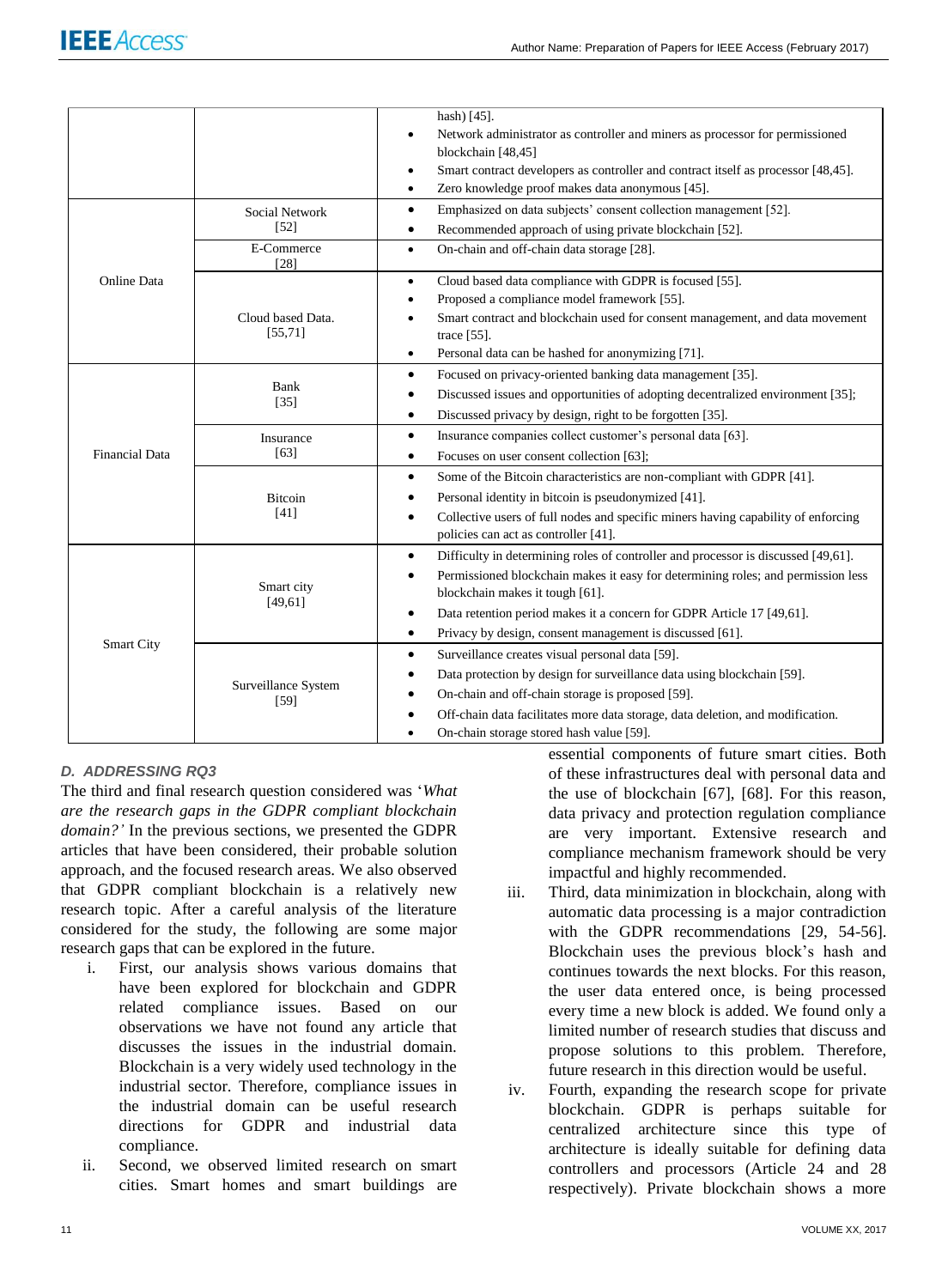centralized framework compared to the public blockchain. It is already proposed that private blockchain miners can act as processors [45]. Moreover, private blockchain can limit the territorial scope. For this reason, further research in private blockchain can be beneficial for mitigating the compliance issues between blockchain and GDPR.

- v. Fifth, blockchain is used for various sectors related to education [69], [70]. Educational institutions deal with the personal data of students, teachers, and other staff. From our SLR, we did not find a study that addresses the data privacy regulations related to the use of blockchain in educational institutions. Therefore, GDPR compliant blockchain in the domain of education is one potential area of future research and use case design.
- vi. Finally, the privacy by design approach is discussed in some of the literature included in this SLR. Privacy by design is one of the most important additions of GDPR. Therefore, it needs to be explored in more detail. In addition to that, the inherent attributes of blockchain that comply with these regulations can be explored elaborately so that GDPR compliant blockchain usage can be expanded.

# **V. CONTRIBUTIONS**

In this work, we have outlined the compliance issues of blockchain with GDPR. We have discussed the areas that have been explored in prior literature. Furthermore, we have identified a number of research gaps. Therefore, our work has several implications for future research and practice. The implications are discussed below.

- i. The first and most important contribution of this work is to the best of our knowledge there is no previous systematic review on blockchain and GDPR compliance issues. Our paper synthesizes the findings in this research topic. This literature review work will entice the researchers to find out the unexplored areas of research for their contributions. Moreover, this work will help them to find blockchain and GDPR compliant and noncompliant articles at one place and their comprehensive summary. This will also be valuable for practitioners. GDPR has an impact on companies in European regions and also companies that deal with EU citizen data around the world. The summarized results (presented in Figure 3 and 4) can help practitioners find possible solutions to a particular GDPR challenge in their business case.
- ii. Second, this paper presents a comprehensive analysis of the GDPR articles that have been

explored for compliance issues. We have seen that the right to be forgotten has been explored more and various directions have been proposed [e.g., 28-34]. Similarly, data processing and controlling role definitions have also been explored vastly [40- 49]. In addition to that, privacy by design and their integration has been discussed [e.g., 30, 31, 35]. The concise representation of the articles explored facilitates the researchers to explore the less explored GDPR articles. Some of these less explored articles are related to data subject's consent management, data subjects' right, territorial scope, and defining joint controllers. Analyzing these issues will help to scale up the research scopes in the future.

- iii. Third, we have analyzed and provided a very detailed overview of the research areas that have been taken into consideration until now. For example, healthcare, identity management, and IoT are the most explored domains for compliance issues [e.g., 48, 62-66]. Some areas, for example, cryptocurrency, smart grid, smart and wearable devices, industrial data are unexplored. These areas involve and produce a large amount of personal data. Our observation from this analysis will help the potential researchers to gaze their sight onto those areas. As a result, possible compliance issues and state-of-the-art solutions can be found for those unexplored areas.
- iv. Finally, this article can be a guideline for learning about the GDPR compliance issues with IoT and blockchain-based industrial data. From our analysis, we have observed that IoT is a major area, where GDPR compliance issues are critical. Since IoT and blockchain both are essential building blocks of future industrial applications, findings from this work can help researchers, enthusiasts and other actors in building ethically sustainable digital services that follow GDPR recommendations.

# **VI. CONCLUDING REMARKS**

This SLR aimed to synthesize the prior works on the topic of GDPR compliant blockchains. We collected the related studies from two major databases and conducted an indepth analysis of the studies. Our SLR clearly indicated that the research studies on this topic have been rising. We found that GDPR articles on data deletion and modification (Article 16 and 17) are among the most discussed compliance issues for blockchain. Furthermore, we have also observed that the role distribution of different actors as data controllers and processors have also been widely discussed in prior literature. We have identified eight research areas based on our thematic analysis. Among these themes, we observed IoT and healthcare domains are the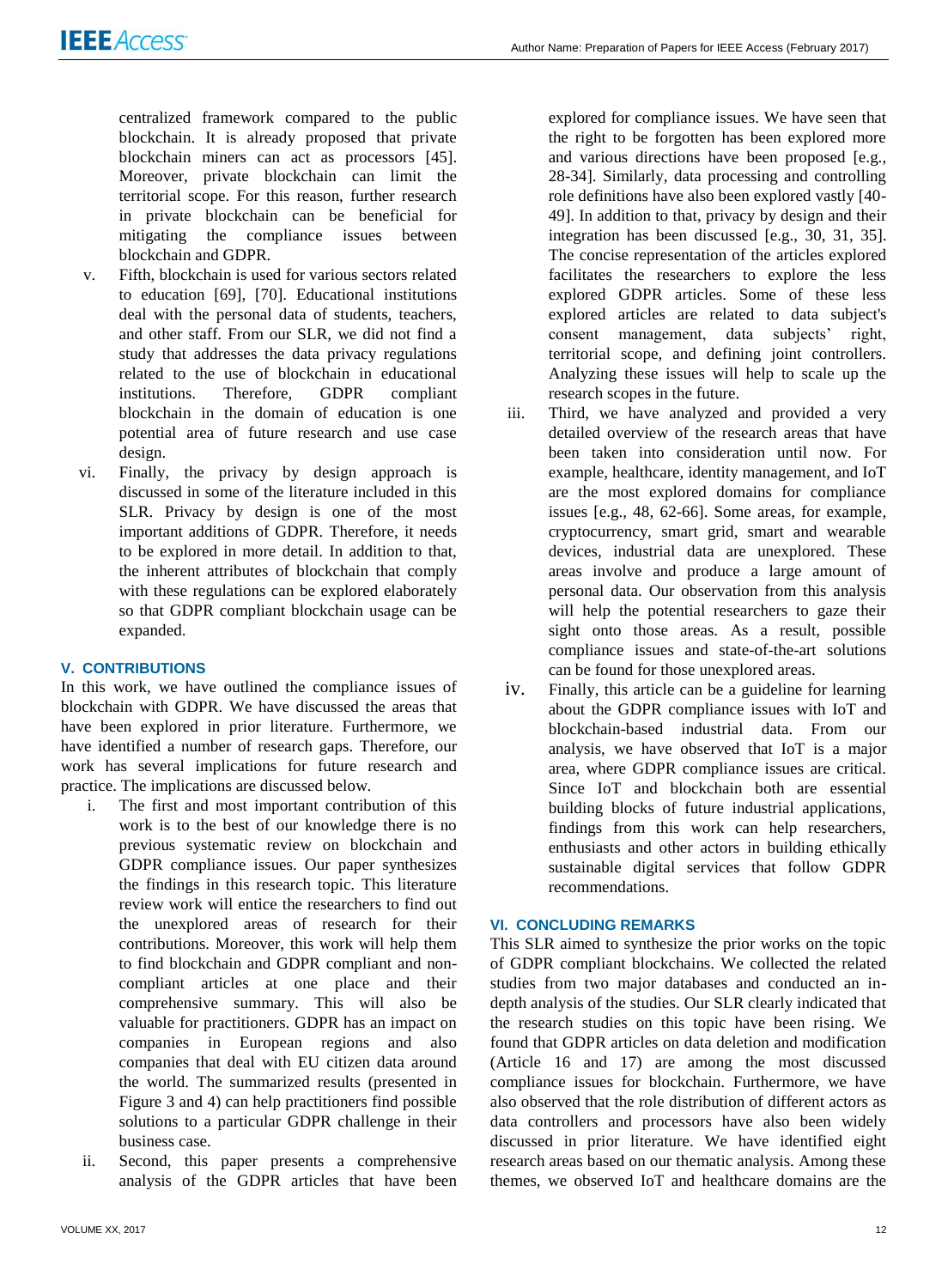most discussed research areas in prior literature. There are two major limitations of this SLR. First, we included only peer-reviewed articles in our study. This means that our approach excluded industry or practitioner reports, which might provide additional insights into the topic. Second, we have conducted our searches only in two databases. We have used citation chaining to find additional articles. Despite this, we might have missed some important articles to be considered in this SLR. This limitation can be addressed in future research by adding additional databases for searching articles.

# **REFERENCES**

[1] Islam, AKM Najmul, Matti Mäntymäki, and Marja Turunen. "Why do blockchains split? An actor-network perspective on Bitcoin splits." Technological Forecasting and Social Change 148 (2019): 119743.

[2] Mohanta, Bhabendu Kumar, Soumyashree S. Panda, and Debasish Jena. "An overview of smart contract and use cases in blockchain technology." 2018 9th International Conference on Computing, Communication and Networking Technologies (ICCCNT). IEEE, 2018.

[3] Hjerppe, Kalle, Jukka Ruohonen, and Ville Leppänen. "The general data protection regulation: requirements, architectures, and constraints." 2019 IEEE 27th International Requirements Engineering Conference (RE). IEEE, 2019.

[4] "General Data Protection Regulation (GDPR) – Official Legal Text." https://gdpr-info.eu/ (accessed Dec. 28, 2020).

[5] "Blockchain and the General Data Protection Regulation",2019. Accessed: Dec. 27, 2020. [Online]. Available: https://www.europarl.europa.eu/RegData/etudes/STUD/2019/6344 45/EPRS\_STU(2019)634445\_EN.pdf

[6] Lambrinoudakis, Costas. "The general data protection regulation (GDPR) era: ten steps for compliance of data processors and data controllers." International Conference on Trust and Privacy in Digital Business. Springer, Cham, 2018.

[7] Sion, Laurens, et al. "An architectural view for data protection by design." 2019 IEEE International Conference on Software Architecture (ICSA). IEEE, 2019.

[8] Tandon, Anushree, et al. "Blockchain in healthcare: A systematic literature review, synthesizing framework and future research agenda." Computers in Industry 122 (2020): 103290.

[9] Koutli, Maria, et al. "Secure IoT e-Health applications using VICINITY framework and GDPR guidelines." 2019 15th International Conference on Distributed Computing in Sensor Systems (DCOSS). IEEE, 2019.

[10] Campanile, Lelio, et al. "Designing a GDPR compliant blockchain-based IoV distributed information tracking system." Information Processing & Management 58.3 (2021): 102511.

[11] Radinger-Peer, Wolfgang, and Bernhard Kolm. "A blockchain-driven approach to fulfill the gdpr recording

requirements." Blockchain and Distributed Ledger Technology Use Cases. Springer, Cham, 2020. 133-148.

[12] B. Kitchenham, and S. Charters, "Guidelines for performing Systematic Literature Reviews in Software Engineering," 2007, Accessed: Dec. 27, 2020. [Online]. Available: [http://citeseerx.ist.psu.edu/viewdoc/summary?doi=10.1.1.117.471.](http://citeseerx.ist.psu.edu/viewdoc/summary?doi=10.1.1.117.471) [13] S. Nakamoto, "Bitcoin: A Peer-to-Peer Electronic Cash System | Satoshi Nakamoto Institute," Oct. 2008. Accessed: Dec. 28, 2020. [Online]. Available: [https://nakamotoinstitute.org/bitcoin/.](https://nakamotoinstitute.org/bitcoin/)

[14] Sunyaev, Ali. "Distributed ledger technology." Internet Computing. Springer, Cham, 2020. 265-299.

[15] Mingxiao, Du, et al. "A review on consensus algorithm of blockchain." 2017 IEEE international conference on systems, man, and cybernetics (SMC). IEEE, 2017.

[16] Ismail, Leila, and Huned Materwala. "A review of blockchain architecture and consensus protocols: Use cases, challenges, and solutions." Symmetry 11.10 (2019): 1198.

[17] B. A. Tama, B. J. Kweka, Y. Park, and K. H. Rhee, "A critical review of blockchain and its current applications," in ICECOS 2017 - Proceeding of 2017 International Conference on Electrical Engineering and Computer Science: Sustaining the Cultural Heritage Toward the Smart Environment for Better Future, 2017, pp. 109–113, doi: 10.1109/ICECOS.2017.8167115.

[18] T. Ali Syed, A. Alzahrani, S. Jan, M. S. Siddiqui, A. Nadeem, and T. Alghamdi, "A Comparative Analysis of Blockchain Architecture and its Applications: Problems and Recommendations," IEEE Access, vol. 7, pp. 176838–176869, 2019, doi: 10.1109/ACCESS.2019.2957660.

[19] B. K. Mohanta, D. Jena, S. S. Panda, and S. Sobhanayak, "Blockchain technology: A survey on applications and security privacy Challenges," Internet of Things, vol. 8, p. 100107, Dec. 2019, doi: 10.1016/j.iot.2019.100107.

[20] Gupta, Suyash, Sajjad Rahnama, and Mohammad Sadoghi. "Permissioned blockchain through the looking glass: Architectural and implementation lessons learned." arXiv preprint arXiv:1911.09208 (2019).

[21] M. Lovell and M. A. Foy, "General Data Protection Regulation May 2018 (GDPR)," Bone Jt. 360, vol. 7, no. 4, pp. 41–42, Aug. 2018, doi: 10.1302/2048-0105.74.360622.

[22] J. Krystlik, "With GDPR, preparation is everything," Comput. Fraud Secur., vol. 2017, no. 6, pp. 5–8, Jun. 2017, doi: 10.1016/S1361-3723(17)30050-7.

[23] Mourby, Miranda, et al. "Are 'pseudonymised'data always personal data? Implications of the GDPR for administrative data research in the UK." Computer Law & Security Review 34.2 (2018): 222-233.

[24] G. Almeida Teixeira, M. Mira da Silva, and R. Pereira, "The critical success factors of GDPR implementation: a systematic literature review," Digital Policy, Regulation and Governance , vol. 21, no. 4. Emerald Group Publishing Ltd., pp. 402–418, Jun. 10, 2019, doi: 10.1108/DPRG-01-2019-0007.

[25] Hoofnagle, Chris Jay, Bart van der Sloot, and Frederik Zuiderveen Borgesius. "The European Union general data protection regulation: what it is and what it means." Information & Communications Technology Law 28.1 (2019): 65-98.

[26] Mantelero, Alessandro. "The EU Proposal for a General Data Protection Regulation and the roots of the 'right to be forgotten'."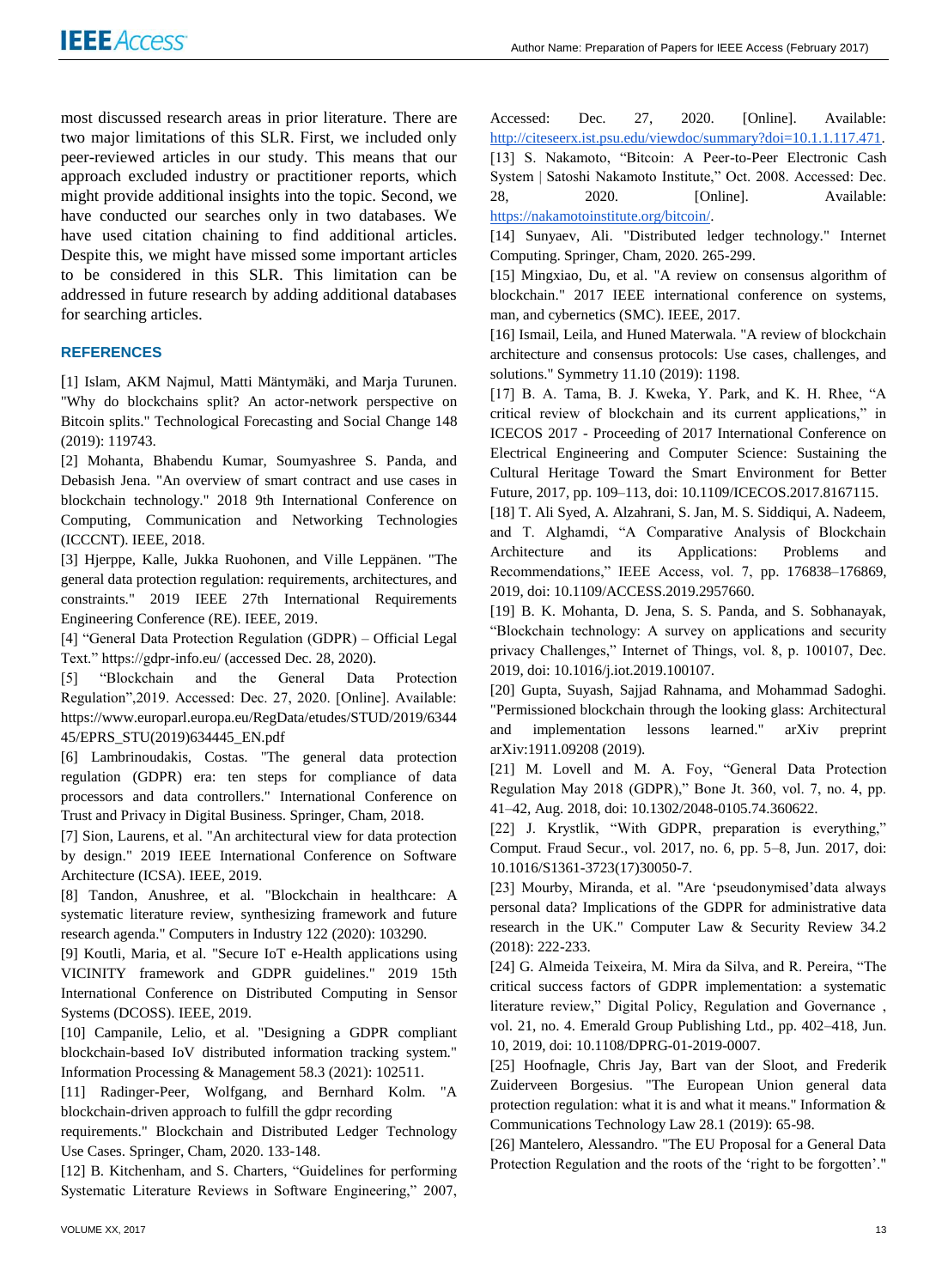Computer Law & Security Review 29.3 (2013): 229-235. doi: 10.1016/j.clsr.2013.03.010

[27] De Hert, Paul, and Vagelis Papakonstantinou. "The proposed data protection Regulation replacing Directive 95/46/EC: A sound system for the protection of individuals." Computer Law & Security Review 28.2 (2012): 130-142. doi: 10.1016/j.clsr.2012.01.011

[28] B. Varghese et al., "Realizing Edge Marketplaces: Challenges and Opportunities," IEEE Cloud Comput., vol. 5, no. 6, pp. 9–20, Nov. 2018, doi: 10.1109/MCC.2018.064181115. \*

[29] F. Zemler and M. Westner, "Blockchain and GDPR: Application scenarios and compliance requirements," in PICMET 2019 - Portland International Conference on Management of Engineering and Technology: Technology Management in the World of Intelligent Systems, Proceedings, Aug. 2019, pp. 1–8, doi: 10.23919/PICMET.2019.8893923.

[30] A. Giannopoulou and V. Ferrari, "Distributed data protection and liability on blockchains," in Lecture Notes in Computer Science (including subseries Lecture Notes in Artificial Intelligence and Lecture Notes in Bioinformatics), Oct. 2019, vol. 11551 LNCS, pp. 203–211, doi: 10.1007/978-3-030-17705-8\_17.

[31] W. L. Sim, H. N. Chua, and M. Tahir, "Blockchain for Identity Management: The Implications to Personal Data Protection," in 2019 IEEE Conference on Application, Information and Network Security (AINS), Nov. 2019, pp. 30–35, doi: 10.1109/AINS47559.2019.8968708.

[32] F. Casino, E. Politou, E. Alepis, and C. Patsakis, "Immutability and Decentralized Storage: An Analysis of Emerging Threats," IEEE Access, vol. 8, pp. 4737–4744, 2020, doi: 10.1109/ACCESS.2019.2962017.

[33] Ł. Wyciślik and E. Marcinkowska, "Tracking of clinical documentation based on the blockchain technology—A Polish case study," Sustain., vol. 12, no. 22, pp. 1–14, Nov. 2020, doi: 10.3390/su12229517.

[34] N. B. Truong, K. Sun, G. M. Lee, and Y. Guo, "GDPR-Compliant Personal Data Management: A Blockchain-based Solution," IEEE Trans. Inf. Forensics Secur., vol. 15, pp. 1746– 1761, Apr. 2019, doi: 10.1109/TIFS.2019.2903659.

[35] S. Ma et al., "Nudging data privacy management of open banking based on blockchain," in Proceedings - 2018 15th International Symposium on Pervasive Systems, Algorithms and Networks, I-SPAN 2018, Oct. 2019, pp. 72–79, doi: 10.1109/I-SPAN.2018.00021.

[36] E. Kadena and P. Holicza, "Security Issues in the Blockchain(ed) World," in 18th IEEE International Symposium on Computational Intelligence and Informatics, CINTI 2018 - Proceedings, Nov. 2018, pp. 211–215, doi: 10.1109/CINTI.2018.8928212. \*

[37] C. Damian, I. Lazar, D.-G. Visoiu, S. Romanescu, and L. Alboaie, "Applying Blockchain Technologies in Funding of Electrical Engineering Industry Applications," in 2019 International Conference on Electromechanical and Energy Systems (SIELMEN), Oct. 2019, pp. 1–5, doi: 10.1109/SIELMEN.2019.8905896.

[38] N. Al-Zaben, M. M. H. Onik, J. Yang, N. Y. Lee, and C. S. Kim, "General Data Protection Regulation Complied Blockchain Architecture for Personally Identifiable Information Management," in Proceedings - 2018 International Conference on Computing, Electronics and Communications Engineering, iCCECE 2018, Aug. 2019, pp. 77–82, doi: 10.1109/iCCECOME.2018.8658586.

[39] W.-C. Huang, L.-Y. Yeh, and J.-L. Huang, "A Monitorable Peer-to-Peer File Sharing Mechanism," in 2019 20th Asia-Pacific Network Operations and Management Symposium (APNOMS), Sep. 2019, pp. 1–4, doi: 10.23919/APNOMS.2019.8892963. \*

[40] R. Herian, "Blockchain, GDPR, and fantasies of data sovereignty," Law, Innov. Technol., vol. 12, no. 1, pp. 156–174, Jan. 2020, doi: 10.1080/17579961.2020.1727094.

[41] T. Buocz, T. Ehrke-Rabel, E. Hödl, and I. Eisenberger, "Bitcoin and the GDPR: Allocating responsibility in distributed networks," Comput. Law Secur. Rev., vol. 35, no. 2, pp. 182–198, Apr. 2019, doi: 10.1016/j.clsr.2018.12.003.

[42] A. Bayle, M. Koscina, D. Manset, and O. Perez-Kempner, "When Blockchain Meets the Right to Be Forgotten: Technology versus Law in the Healthcare Industry," in Proceedings - 2018 IEEE/WIC/ACM International Conference on Web Intelligence, WI 2018, Dec. 2019, pp. 788–792, doi: 10.1109/WI.2018.00133. \* [43] A. Giannopoulou, "Data protection compliance challenges for self-sovereign identity," in Advances in Intelligent Systems and Computing, Jun. 2020, vol. 1238 AISC, pp. 91–100, doi: 10.1007/978-3-030-52535-4\_10.

[44] A. Jambert, "Blockchain and the GDPR: A data protection authority point of view," in Lecture Notes in Computer Science (including subseries Lecture Notes in Artificial Intelligence and Lecture Notes in Bioinformatics), Dec. 2019, vol. 11469 LNCS, pp. 3–6, doi: 10.1007/978-3-030-20074-9\_1.

[45] R. Dutta, A. Das, A. Dey, and S. Bhattacharya, "Blockchain vs GDPR in Collaborative Data Governance," in Lecture Notes in Computer Science (including subseries Lecture Notes in Artificial Intelligence and Lecture Notes in Bioinformatics), vol. 12341 LNCS, Springer Science and Business Media Deutschland GmbH, 2020, pp. 81–92.

[46] G. Kondova and J. Erbguth, "Self-sovereign identity on public blockchains and the GDPR," in Proceedings of the ACM Symposium on Applied Computing, Mar. 2020, pp. 342–345, doi: 10.1145/3341105.3374066.

[47] U. Tatar, Y. Gokce, and B. Nussbaum, "Law versus technology: Blockchain, GDPR, and tough tradeoffs," Comput. Law Secur. Rev., vol. 38, p. 105454, Sep. 2020, doi: 10.1016/j.clsr.2020.105454.

[48] D. Hofman, V. L. Lemieux, A. Joo, and D. A. Batista, "'The margin between the edge of the world and infinite possibility,'" Rec. Manag. J., vol. 29, no. 1/2, pp. 240–257, Mar. 2019, doi: 10.1108/RMJ-12-2018-0045.

[49] L. F. M. Ramos and J. M. C. Silva, "Privacy and data protection concerns regarding the use of blockchains in smart cities," in ACM International Conference Proceeding Series, 2019, vol. Part F1481, pp. 342–347, doi: 10.1145/3326365.3326410.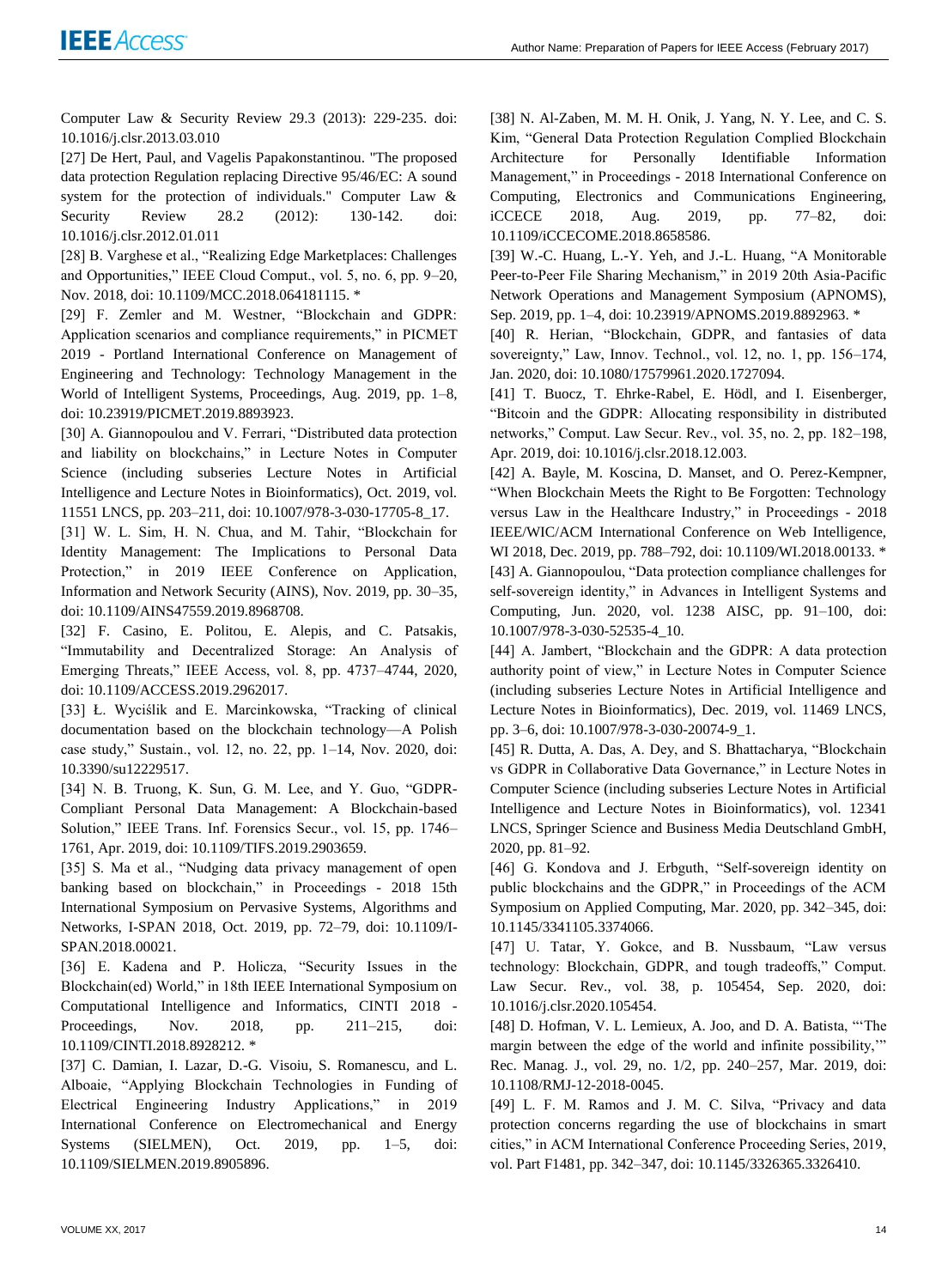[50] D. Schmelz, K. Pinter, J. Brottrager, P. Niemeier, R. Lamber, and T. Grechenig, "Securing the rights of data subjects with blockchain technology," in Proceedings - 3rd International Conference on Information and Computer Technologies, ICICT 2020, Mar. 2020, pp. 284–288, doi: 10.1109/ICICT50521.2020.00050.

[51] N.-Y. Lee, J. Yang, M. M. H. Onik, and C.-S. Kim, "Modifiable Public Blockchains Using Truncated Hashing and Sidechains," IEEE Access, vol. 7, pp. 173571–173582, 2019, doi: 10.1109/ACCESS.2019.2956628.

[52] J. Ahmed, S. Yildirim, M. Nowostaki, R. Ramachandra, O. Elezaj, and M. Abomohara, "GDPR compliant consent driven data protection in online social networks: A blockchain-based approach," in Proceedings - 3rd International Conference on Information and Computer Technologies, ICICT 2020, Mar. 2020, pp. 307–312, doi: 10.1109/ICICT50521.2020.00054.

[53] R. Belen Saglam, C. B. Aslan, S. Li, L. Dickson, and G. Pogrebna, "A Data-Driven Analysis of Blockchain Systems' Public Online Communications on GDPR," in 2020 IEEE International Conference on Decentralized Applications and Infrastructures (DAPPS), Aug. 2020, pp. 22–31, doi: 10.1109/DAPPS49028.2020.00003.

[54] G. P. Freund, P. B. Fagundes, and D. D. J. de Macedo, "An Analysis of Blockchain and GDPR under the Data Lifecycle Perspective," Mob. Networks Appl., pp. 1–11, Aug. 2020, doi: 10.1007/s11036-020-01646-9.

[55] G. S. Aujla et al., "COM-PACE: Compliance-Aware Cloud Application Engineering Using Blockchain," IEEE Internet Comput., vol. 24, no. 5, pp. 45–53, Sep. 2020, doi: 10.1109/MIC.2020.3014484.

[56] M. Pedrosa, A. Zúquete, and C. Costa, "RAIAP: renewable authentication on isolated anonymous profiles: A GDPR compliant self-sovereign architecture for distributed systems," Peer-to-Peer Netw. Appl., vol. 13, no. 5, pp. 1577– 1599, Sep. 2020, doi: 10.1007/s12083-020-00914-5.

[57] M. Koscina, D. Manset, C. Negri, and O. P. Kempner, "Enabling trust in healthcare data exchange with a federated blockchain-based architecture," in Proceedings - 2019 IEEE/WIC/ACM International Conference on Web Intelligence Workshops, WI 2019 Companion, Oct. 2019, pp. 231–237, doi: 10.1145/3358695.3360897.

[58] O. P. Stan and L. Miclea, "New era for technology in healthcare powered by GDPR and blockchain," in IFMBE Proceedings, 2019, vol. 71, pp. 311–317, doi: 10.1007/978-981- 13-6207-1\_49.

[59] M. N. Asghar, N. Kanwal, B. Lee, M. Fleury, M. Herbst, and Y. Qiao, "Visual Surveillance Within the EU General Data Protection Regulation: A Technology Perspective," IEEE Access, vol. 7, pp. 111709–111726, Aug. 2019, doi: 10.1109/access.2019.2934226. \*

[60] E. Politou, F. Casino, E. Alepis, and C. Patsakis, "Blockchain Mutability: Challenges and Proposed Solutions," IEEE Trans. Emerg. Top. Comput., pp. 1–1, 2020, doi: 10.1109/TETC.2019.2949510.

[61] I. Makhdoom, I. Zhou, M. Abolhasan, J. Lipman, and W. Ni, "PrivySharing: A blockchain-based framework for privacypreserving and secure data sharing in smart cities," Comput. Secur., vol. 88, p. 101653, Jan. 2020, doi: 10.1016/j.cose.2019.101653

[62] M. Barati, I. Petri, and O. F. Rana, "Developing GDPR compliant user data policies for internet of things," in UCC 2019 - Proceedings of the 12th IEEE/ACM International Conference on Utility and Cloud Computing, Dec. 2019, pp. 133–141, doi: 10.1145/3344341.3368812.

[63] D. Billard and B. Bartolomei, "Digital Forensics and Privacyby-Design: Example in a Blockchain-Based Dynamic Navigation System," in Lecture Notes in Computer Science (including subseries Lecture Notes in Artificial Intelligence and Lecture Notes in Bioinformatics), vol. 11498 LNCS, Springer Verlag, 2019, pp. 151–160.

[64] N. Fabiano, "The Internet of Things ecosystem: The blockchain and privacy issues. The challenge for a global privacy standard," in 2017 International Conference on Internet of Things for the Global Community (IoTGC), Jul. 2017, pp. 1–7, doi: 10.1109/IoTGC.2017.8008970. \*

[65] X. Zheng, R. R. Mukkamala, R. Vatrapu, and J. Ordieres-Mere, "Blockchain-based Personal Health Data Sharing System Using Cloud Storage," in 2018 IEEE 20th International Conference on e-Health Networking, Applications and Services (Healthcom), Sep. 2018, pp. 1–6, doi: 10.1109/HealthCom.2018.8531125.

[66] F. Mohammadi, A. Panou, C. Ntantogian, E. Karapistoli, E. Panaousis, and C. Xenakis, "CUREX: Secure and private health data exchange," in Proceedings - 2019 IEEE/WIC/ACM International Conference on Web Intelligence Workshops, WI 2019 Companion, Oct. 2019, pp. 263–268, doi: 10.1145/3358695.3361753.

[67] A. Rahman, M. K. Nasir, Z. Rahman, A. Mosavi, S. Shahab, and B. Minaei-Bidgoli, "DistBlockBuilding: A Distributed Blockchain-Based SDN-IoT Network for Smart Building Management," IEEE Access, vol. 8, pp. 140008–140018, 2020, doi: 10.1109/ACCESS.2020.3012435.

[68] A. Dorri, S. S. Kanhere, R. Jurdak, and P. Gauravaram, "Blockchain for IoT security and privacy: The case study of a smart home," in 2017 IEEE International Conference on Pervasive Computing and Communications Workshops, PerCom Workshops 2017, May 2017, pp. 618–623, doi: 10.1109/PERCOMW.2017.7917634.

[69] H. Li and D. Han, "EduRSS: A Blockchain-Based Educational Records Secure Storage and Sharing Scheme," IEEE Access, vol. 7, pp. 179273–179289, 2019, doi: 10.1109/ACCESS.2019.2956157.

[70] H. Yumna, M. M. Khan, M. Ikram, and S. Ilyas, "Use of Blockchain in Education: A Systematic Literature Review," in Lecture Notes in Computer Science (including subseries Lecture Notes in Artificial Intelligence and Lecture Notes in Bioinformatics), Apr. 2019, vol. 11432 LNAI, pp. 191–202, doi: 10.1007/978-3-030-14802-7\_17.